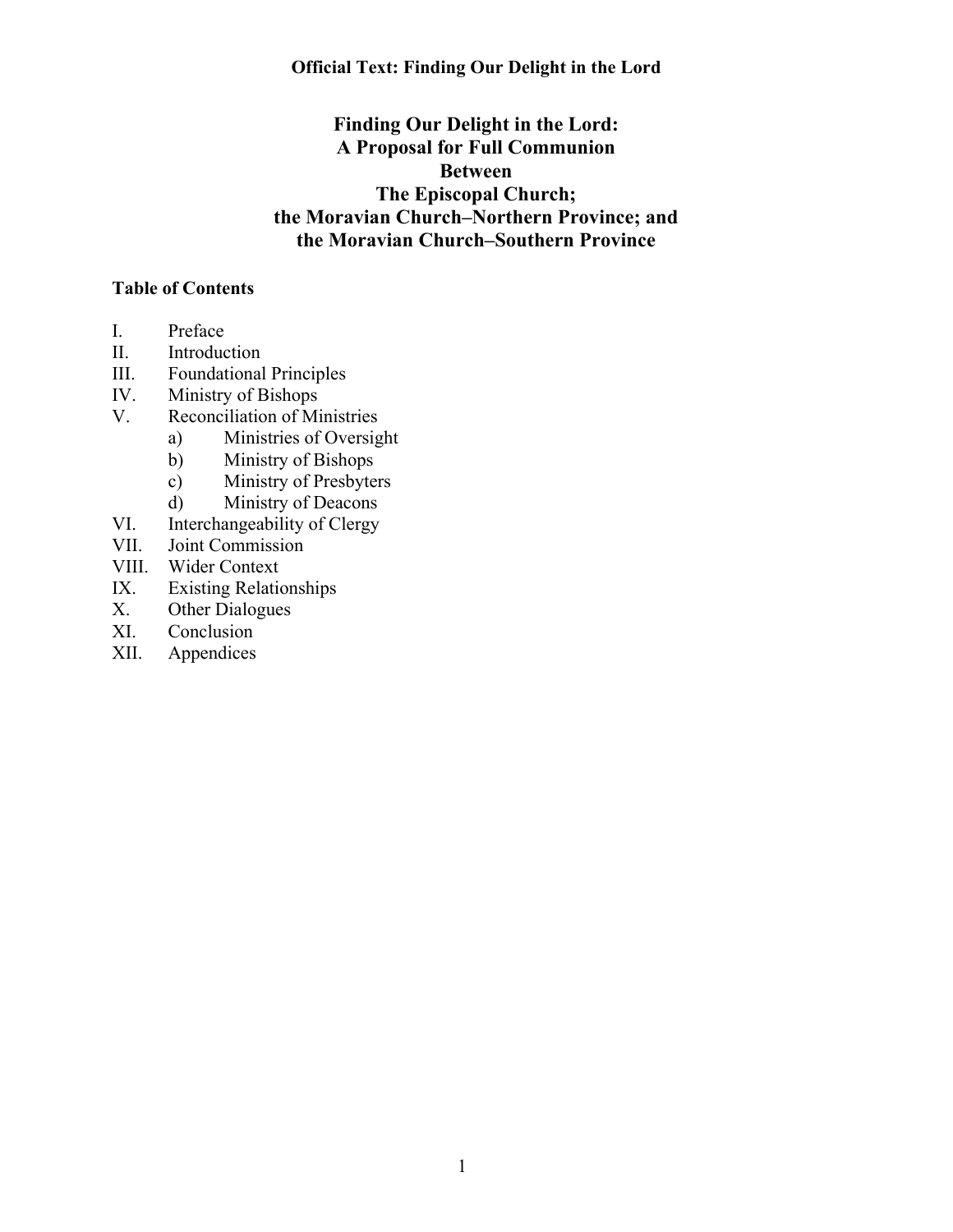## I. *Preface*

Preaching at the opening service of the Second World Conference of Faith and Order in 1937, William Temple (then Archbishop of York and later Archbishop of Canterbury) noted two "great evils" caused by the divisions of the church:

The first is that [the divisions] obscure our witness to the one Gospel; the second is that through the division each party to it loses some spiritual treasure, and none perfectly represents the balance of truth, so that this balance of truth is not presented to the world at  $aI^{\overline{1}1}$ 

It is because of these two "great evils" of Christian disunity that our churches—The Episcopal

Church and the Moravian Church in America (Northern and Southern Provinces)—have pursued

a formal dialogue resulting in this proposal for full communion, a necessary step toward "the

goal of visible unity in one faith and one eucharistic fellowship expressed in worship and

common life in Christ."<sup>2</sup> We seek this relationship of full communion so that our mission as

Christ's church will be more effectively fulfilled and each of our communions might be more

complete because of the spiritual treasures of the other; and we do this for the sake of the world,

"so that the world may believe."<sup>3</sup>

We have also been motivated by the ecumenical history and legacy of our two churches. For Moravians, ecumenical commitment is rooted in the vision of Count Nicolaus Ludwig von Zinzendorf, bishop and theologian of the renewed Unitas Fratrum. In the spirit of Count

<sup>&</sup>lt;sup>1</sup> William Temple, "Sermon at the Opening Service" in Michael Kinnamon and Brian E. Cope, (eds.) *The Ecumenical Movement: An Anthology of Key Texts and Voices*. Grand Rapids: Eerdmans, 1997, 18.

<sup>2</sup> *Toward a Common Understanding and Vision of the World Council of Churches*, 3.10, www.coe.org/wcc/who/cuv-e.html.

 $3$  John 17:20–21: "I ask not only on behalf of these, but also on behalf of those who will believe in me through their word, that they may all be one. As you, Father, are in me and I am in you, may they also be in us, so that the world may believe that you have sent me." (NRSV)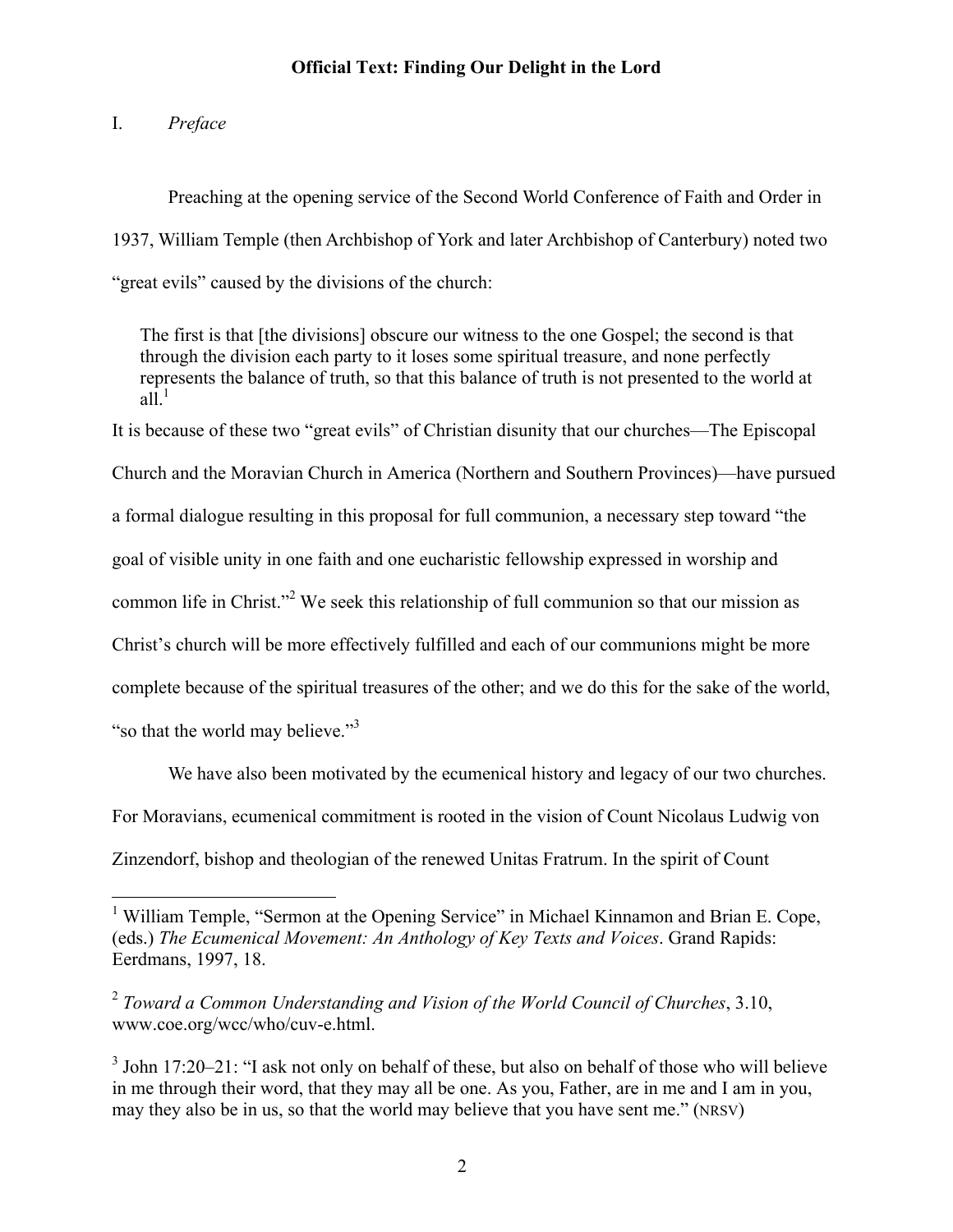Zinzendorf's ecumenical commitment, "The Ground of the Unity," endorsed and accepted by all the provinces of the Moravian Church, states that "through the grace of Christ the different denominations have received many gifts and that the Church of Christ may be enriched by these many and varied contributions. It is our desire that we may learn from one another and rejoice together in the riches of the love of Christ and the manifold wisdom of God. We welcome every step that brings us nearer the goal of unity in Him."<sup>4</sup> The Episcopal Church's ecumenical commitment is expressed through the Chicago-Lambeth Quadrilateral (endorsed by numerous General Conventions of The Episcopal Church and Lambeth Conferences of Bishops), which commits The Episcopal Church to the search for the more visible unity of the church on the basis of what it considers the essentials of the Christian faith. It is the prayer of all who have participated in this dialogue that *Finding Our Delight in the Lord: A Proposal for Full Communion* may empower our churches to share their treasures with each other, strengthen their witness to the Gospel, and advance the unity and renewal of the church.

On the basis of this agreement, The Episcopal Church, the Northern Province of the Moravian Church, and the Southern Province of the Moravian Church agree that, in their respective General Convention and Provincial Synods, there shall be one vote to accept or reject, without amendment, the full set of agreements to follow. If adopted, each church agrees to make the legislative and any other necessary changes appropriate for full communion between the churches.

<sup>&</sup>lt;sup>4</sup> Church Order of the Unitas Fratrum (Moravian Church) 2002, "The Ground of the Unity," ¶6.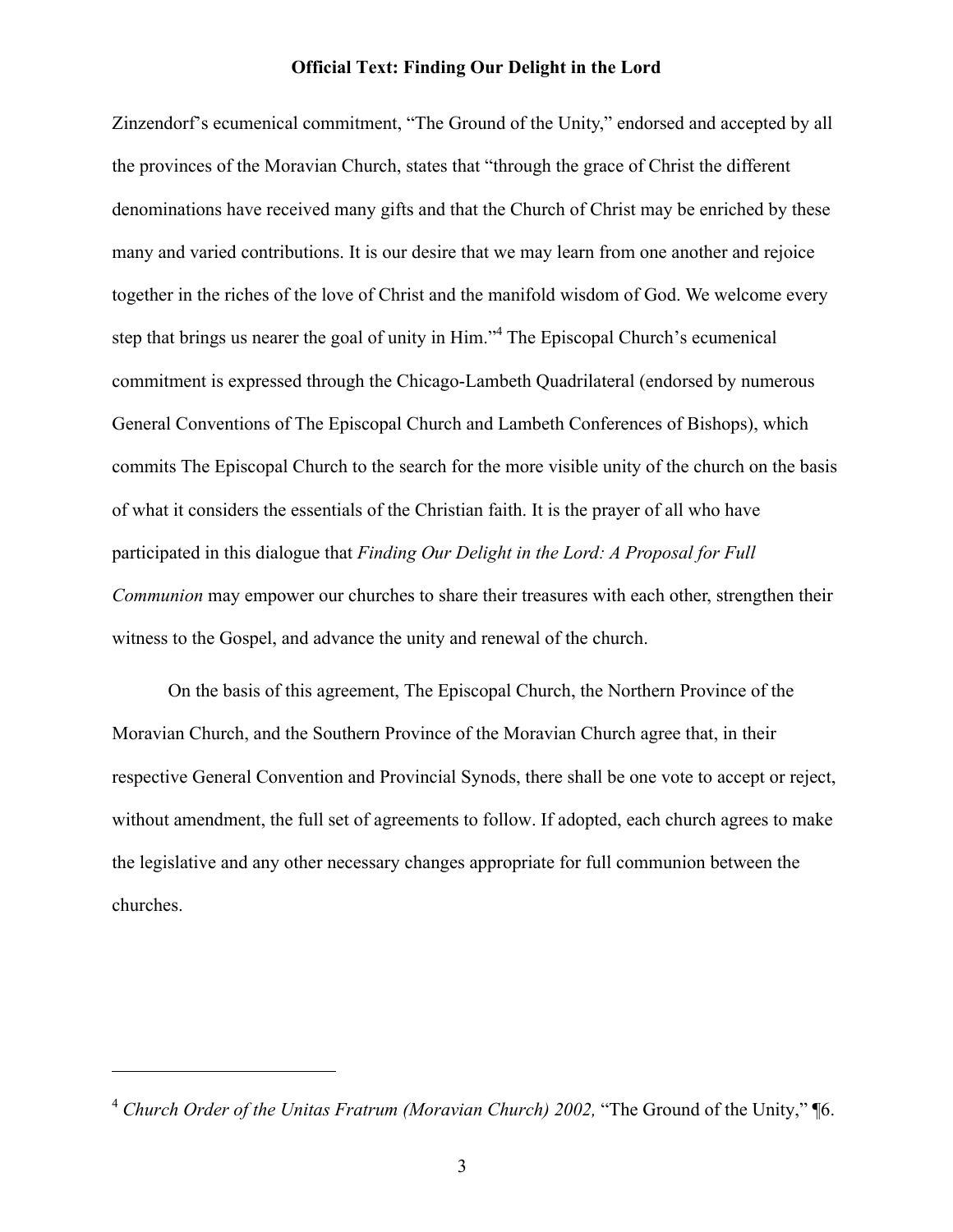## II. *Introduction*

 $\overline{a}$ 

2. At their respective 2002 Synods the Northern and Southern Provinces of the Moravian Church voted to enter into a relationship of Interim Eucharistic Sharing with The Episcopal Church. In August of 2003 the General Convention of The Episcopal Church passed an identical resolution. These actions inaugurated a relationship of Interim Eucharistic Sharing between the two churches. Building upon over two centuries of ecumenical dialogues between Anglicans and Moravians,<sup>5</sup> the Moravian-Episcopal Dialogue, meeting from 1999–2003, and working from the Fetter Lane Declaration,<sup>6</sup> came to consensus on the fundamental aspects of the Christian faith and recognized one another as belonging to the one, holy, catholic, and apostolic church.<sup>7</sup> Since 2003, the Moravian-Episcopal Dialogue has focused on the one remaining issue upon which consensus has not been reached: the ordained ministry. An interchangeable ministry is an essential element of each of our churches' understanding of full communion with another Christian denomination.<sup>8</sup>

<sup>5</sup> For the background on Anglican-Moravian relations, see *Anglican-Moravian Conversations: The Fetter Lane Common Statement with Essays in Anglican and Moravian History* (London: Council for Christian Unity, 1996), 72–82.

<sup>&</sup>lt;sup>6</sup> From 1989–1995 the Church of England and the Moravian Church in Great Britain and Ireland engaged in a dialogue which produced substantial theological agreement, as well as noted areas upon which consensus had not been reached. This dialogue summarized their work in *Anglican-Moravian Conversations*, and in the *Fetter Lane Declaration* the two churches "acknowledged one another's churches as belonging to the One, Holy, Catholic and Apostolic Church" and committed "to share a common life and mission." See *Anglican-Moravian Conversations*, 30–32*.*

<sup>&</sup>lt;sup>7</sup> See Resolution A087 of the 74<sup>th</sup> General Convention; Resolution 23 of the 2002 Southern Province Synod; First Partial Report, Committee on Ecumenical Affairs and Faith and Order, 2002 Northern Province Synod. See also "The Meaning of Full Communion for Moravians," as approved by the 2006 Synod of the Moravian Church–Northern, Fifth and Final Partial Report, Mission with Our Ecumenical Partners, Resolution 11.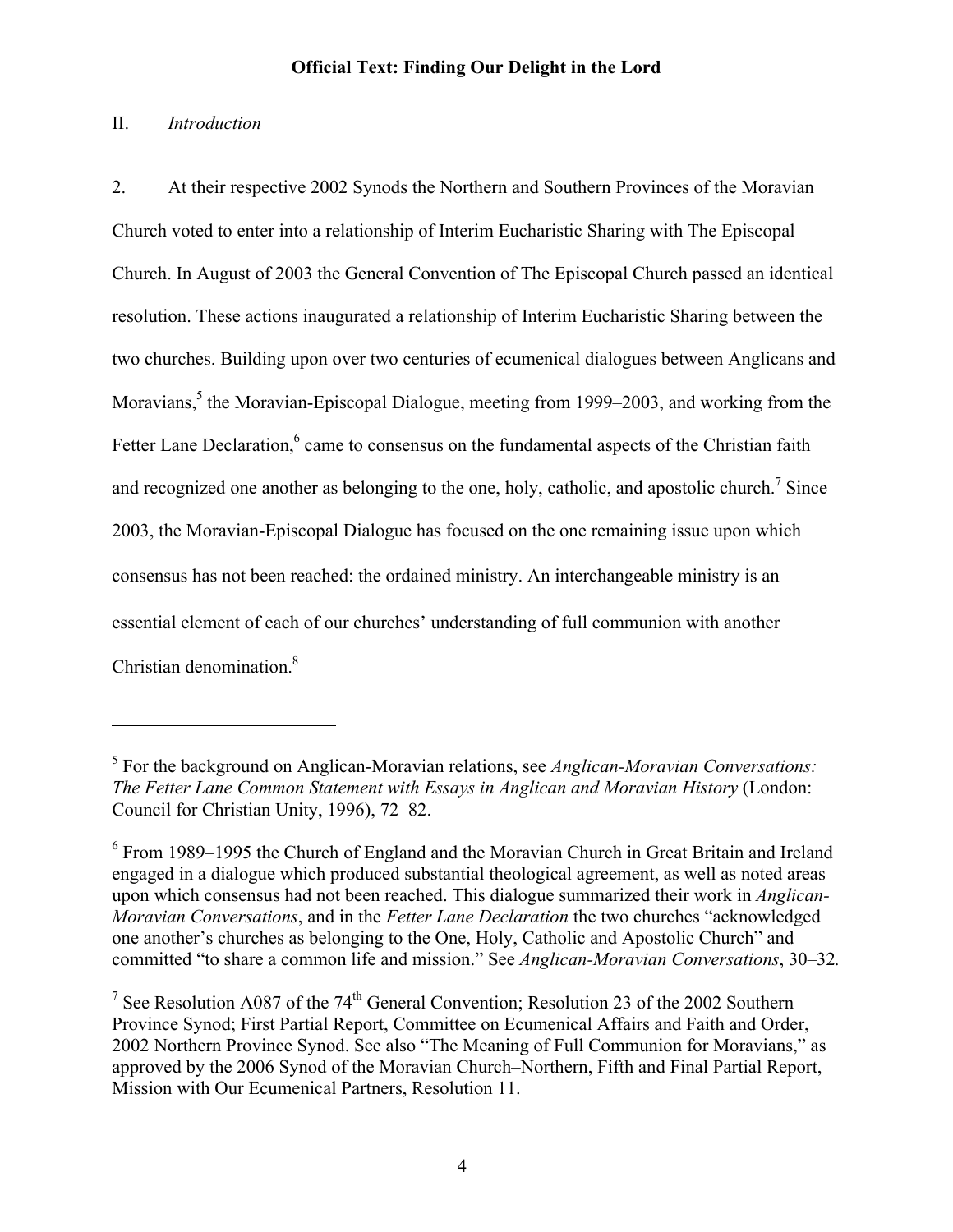3. The Moravian-Episcopal dialogue has set full communion, defined as follows, as the means to the greater unity to which our churches strive, and for which we believe our Lord prayed (John 17:20–22):

We understand full communion to be a living relationship between distinct churches in which they recognize each other as catholic<sup>9</sup> and apostolic churches holding the essentials of the Christian faith, whereby the reconciliation, mutual availability, and interchangeability of ordained ministries is then fully possible. Full communion is not the same as organic union or merger. Rather, it is widely recognized as a significant expression of the full visible unity of all Christians, which we do not yet discern but for which we pray. Within this full communion, we understand that the churches are fully interdependent while remaining responsible for their own decisions. Full communion includes a commitment to establish, locally and nationally, recognized organs of regular consultation and communication in order to express and strengthen the fellowship and enable common witness, life, and service. Striving to end our divisions but to preserve our diversity, neither of our churches seeks to remake the other in its own image, and each seeks to be open to the gifts of the other as it seeks to be faithful to Christ and his mission.

<sup>&</sup>lt;sup>8</sup> See the Guidelines on Unity endorsed by the 1979 General Convention: "The visible unity we seek is one eucharistic fellowship….In this communion the churches will all recognize each other's members and ministries…." See also *Called to Common Mission: A Lutheran Proposal for a Revision of the Concordat of Agreement* (hereafter *CCM*), ¶ 2; see also "Meaning of Full Communion for Moravians," 2006 Northern Province Synod and 2002 Southern Province Synod.

 $9^9$  Our two churches are catholic in the original sense of the word, meaning "universal." The Episcopal Church understands itself to be catholic in that it "proclaims the whole Faith to all people, to the end of time" (*Book of Common Prayer*, hereafter *BCP*, 854). The Moravian Church likewise understands catholic to mean "universal" (*Moravian Book of Worship,* hereafter *MBW*, 3).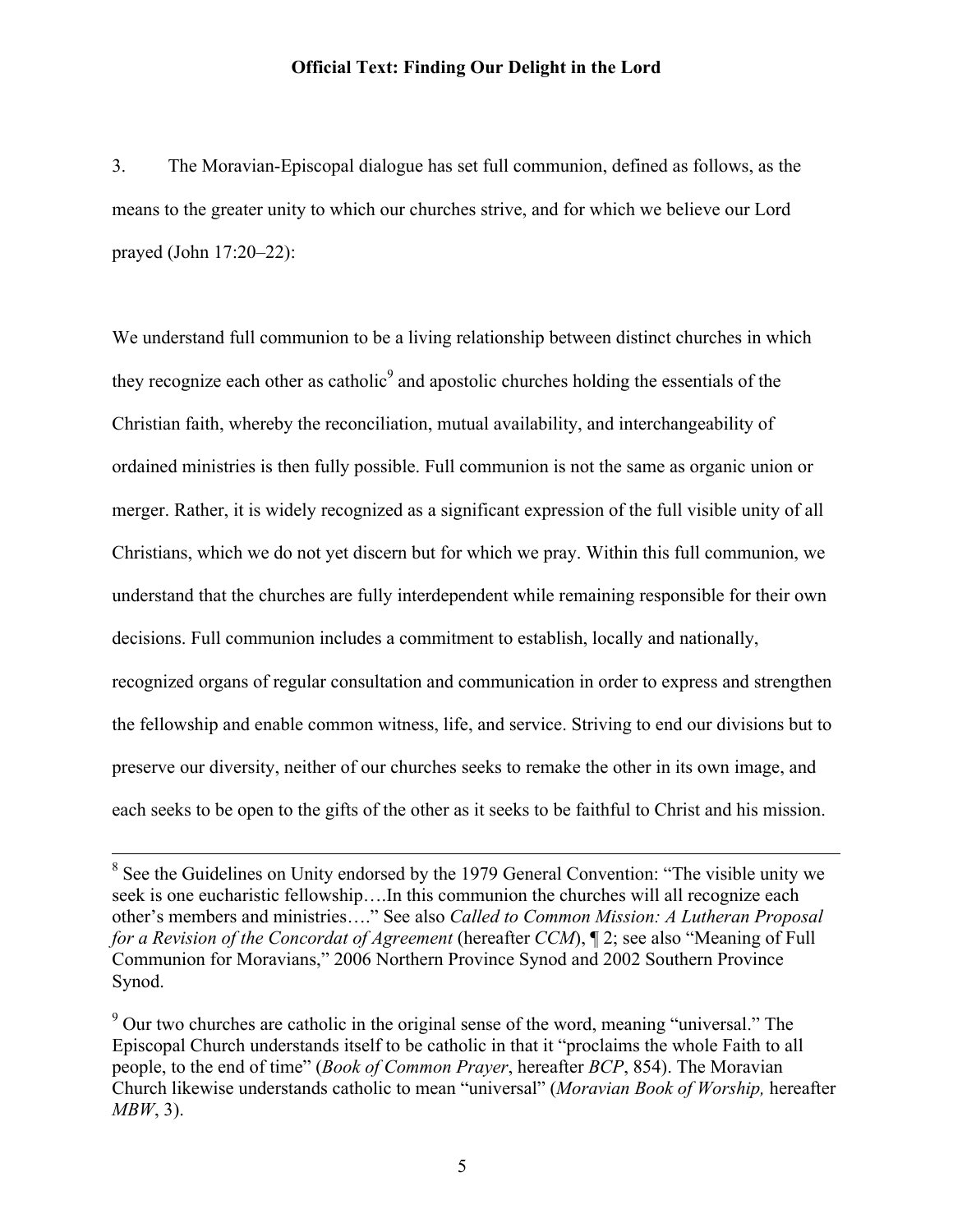Each church shall be open to the encouragement and admonition of the other church for the sake of the gospel. $10$ 

4. The two churches have also put forward their understandings of the basis upon which full communion is to be reached. For the Moravian Church in America, this understanding is found in "The Ground of the Unity," and for The Episcopal Church in the Chicago-Lambeth Quadrilateral.

5. "The Ground of the Unity," first adopted by the international synod of the Moravian Church in 1957, is a brief statement of the Moravian understanding of Christian faith and discipleship. Its ecclesiological paragraphs define the church as a unity, a fellowship, and a community of service. "The Ground of the Unity" affirms, first and foremost, that Christian unity is God-given and that our Savior is leading us to its ever deeper realization. Moravians recognize that "through the grace of Christ the different churches have received many gifts,"<sup>11</sup> all of them necessary for the upbuilding of the body of Christ (Ephesians 4:15–17). The Moravian Church understands its particular calling to be the promotion of Christian unity among the denominations in the service of more effective mission. Moravians believe that, even though ecumenical engagement is "laid upon us as a charge," unity cannot be achieved by human effort alone but is received as an unfolding promise from the Lord. In the words of "The Ground of the

<sup>&</sup>lt;sup>10</sup> See *CCM*,  $\mathbb{I}$  2; "Meaning of Full Communion for Moravians," as stated by the Southern Province at its 2002 Synod. See also the definition of full communion endorsed by the 2006 Synod of the Northern Province of the Moravian Church. Each of these statements may be found in the Appendix to this agreement.

<sup>&</sup>lt;sup>11</sup> *Church Order of the Unitas Fratrum (Moravian Church) 2002*. "The Ground of the Unity," (hereafter *COUF*) ¶6.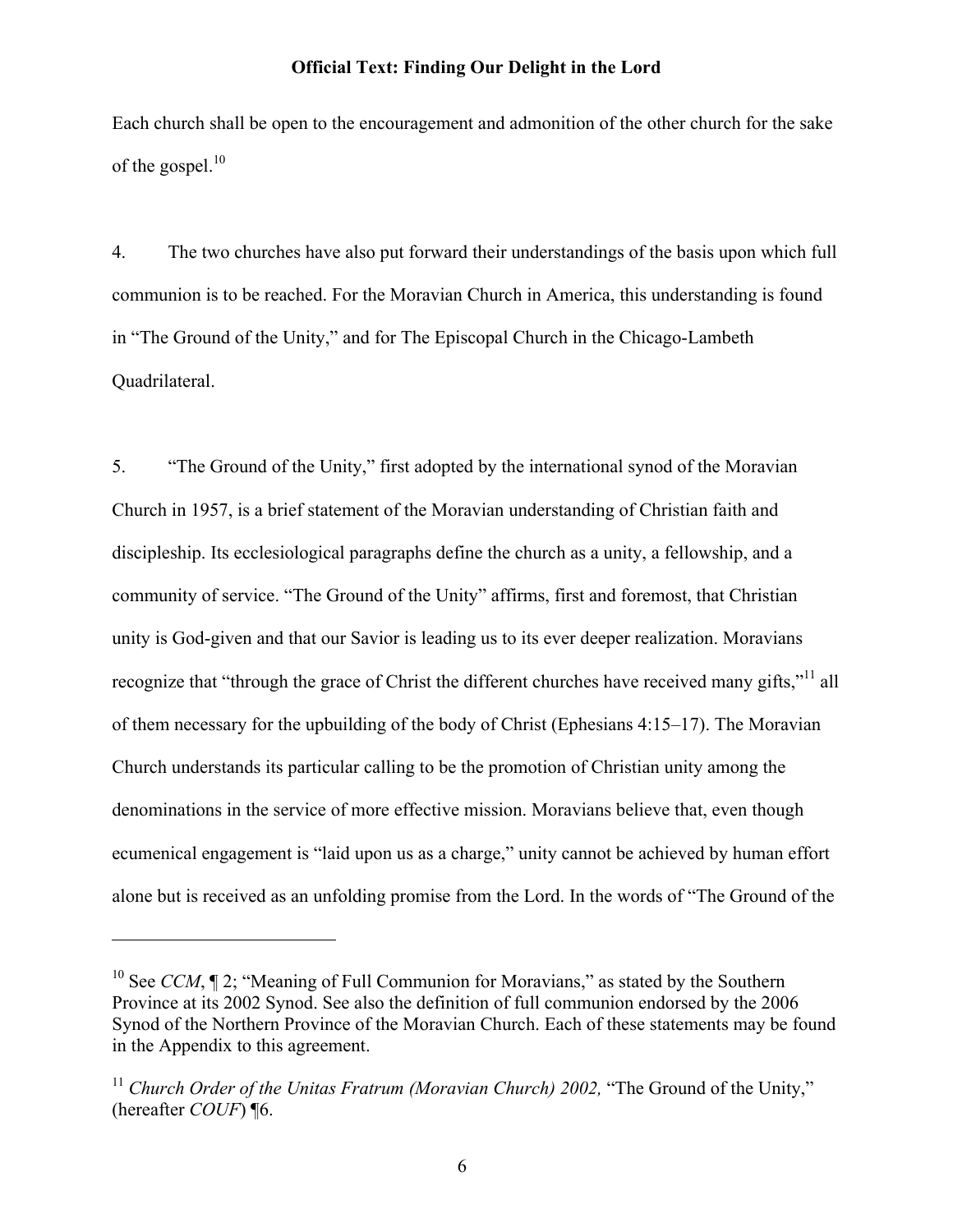Unity," "We believe in and confess the unity of the Church, given in the one Lord Jesus Christ as God and Savior. He died that he might unite the scattered children of God. As the living Lord and Shepherd, he is leading his flock toward such unity.… It is the Lord's will that Christendom should give evidence of and seek unity in Him with zeal and love."<sup>12</sup> "The Unitas Fratrum is committed to the unity of the children of God as a reality created by God in Jesus Christ."<sup>13</sup>

6*.* The Chicago-Lambeth Quadrilateral of 1886, as endorsed and modified by the Lambeth Conference of 1888, is the foundation upon which The Episcopal Church seeks this relationship of full communion. The Chicago-Lambeth Quadrilateral has been endorsed by numerous General Conventions of The Episcopal Church and commended by several Lambeth Conferences of Bishops. There are four essential elements to the Quadrilateral as affirmed by the Lambeth Conference of 1888: 1) The Holy Scriptures of the Old and New Testaments as the revealed Word of God; 2) The Nicene Creed as the sufficient statement of the Christian Faith; 3) The two Sacraments,—Baptism and the Supper of the Lord,—ministered with unfailing use of Christ's words of institution and of the elements ordained by Him; 4) The Historic Episcopate, locally adapted in the methods of its administration to the varying needs of the nations and peoples called of God into the unity of His Church.<sup>14</sup>

 <sup>12</sup> *Ibid*.

<sup>&</sup>lt;sup>13</sup> *Church Order of the Unitas Fratrum (Moravian Church) 2002*, "The Witness of the Unitas Fratrum," ¶150.

<sup>14</sup>  *BCP*, 877–878*.*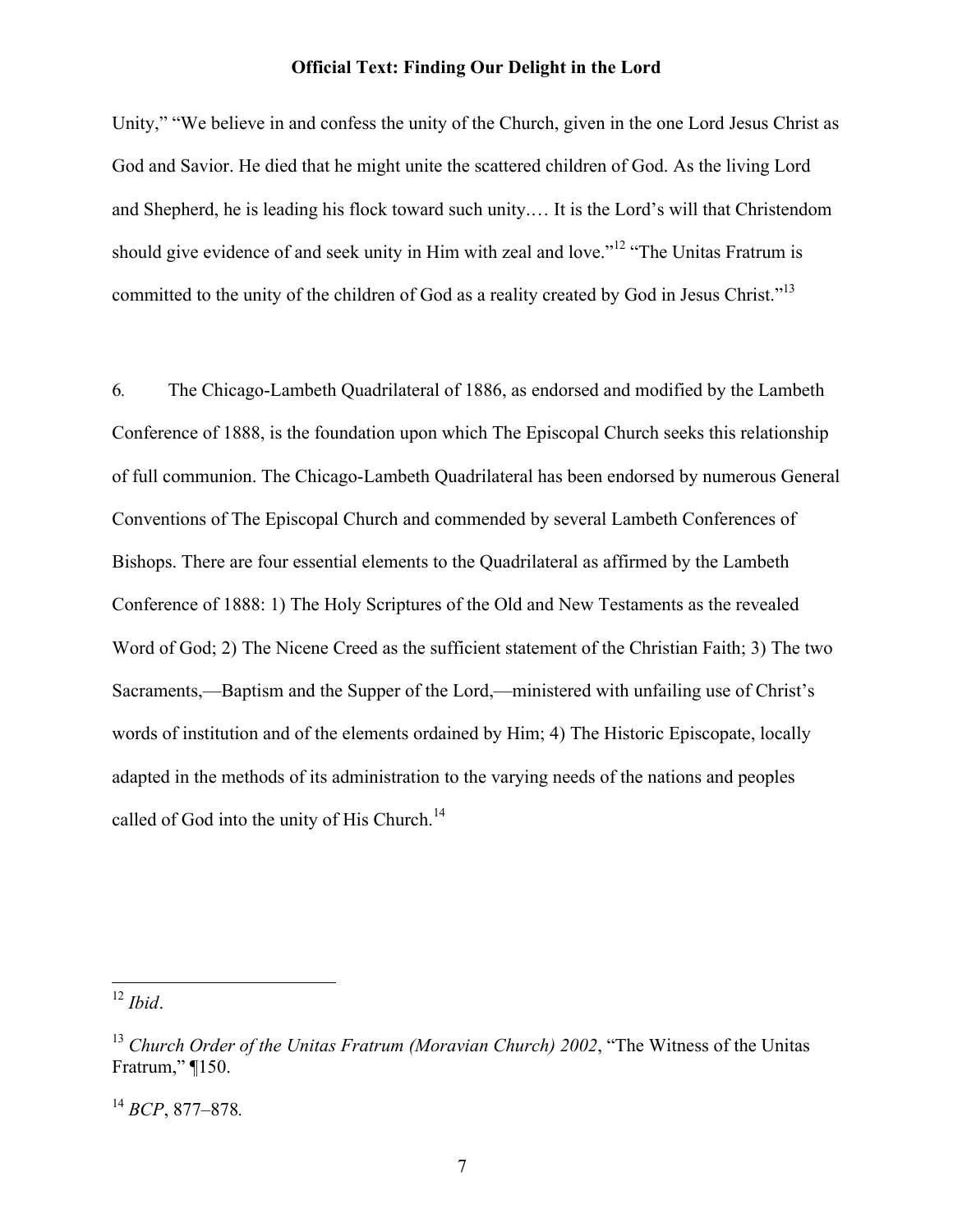We see the Moravian Church and The Episcopal Church as being led together toward the unity our Lord enjoins for the sake of furthering Christ's mission. This agreement is a step towards fulfilling that promise.

7. The Episcopal Church and the Northern and Southern Provinces of the Moravian Church commend "The Ground of the Unity" and the Chicago-Lambeth Quadrilateral as the sources which inform our two churches' journey towards full communion. We seek not only to recognize our ministers, but to work together in the mission of God (*mission Dei*). We are striving to carry out this *mission dei* in a closer partnership. As a means of doing this, we also seek ways to allow for the interchangeability of our ordained ministries as well as ordained ministers.<sup>15</sup>

#### III. *Foundational Principles*

 $\overline{a}$ 

We now seek to state our agreement on how oversight is expressed in both of our churches and the ministry of bishops/historic episcopate, locally adapted.

8. We understand the ministry of oversight to be the way our churches delegate the good ordering of the church to representative bodies as well as to certain individuals called and

<sup>&</sup>lt;sup>15</sup> On this path towards a reconciled ministry, for Episcopalians this agreement affirms that the two churches are in complete agreement on the first three points of the Chicago-Lambeth Quadrilateral. In the respective Resolutions on Interim Eucharistic Sharing, each church declared that: "We recognize in one another the faith of the one, holy, catholic, apostolic, and undivided church as it is witnessed in the Moravian Church in America in the *Moravian Book of Worship*, 'The Ground of the Unity,' the *Moravian Covenant for Christian Living*, and the *Books of Order* of the Northern and Southern Provinces and the *Book of Common Prayer* and the *Constitution and Canons* of The Episcopal Church." In the same Resolution establishing Interim Eucharistic Sharing both churches also affirmed the doctrinal statement produced by the Church of England-Moravian Church dialogues, which may be found in the Appendices.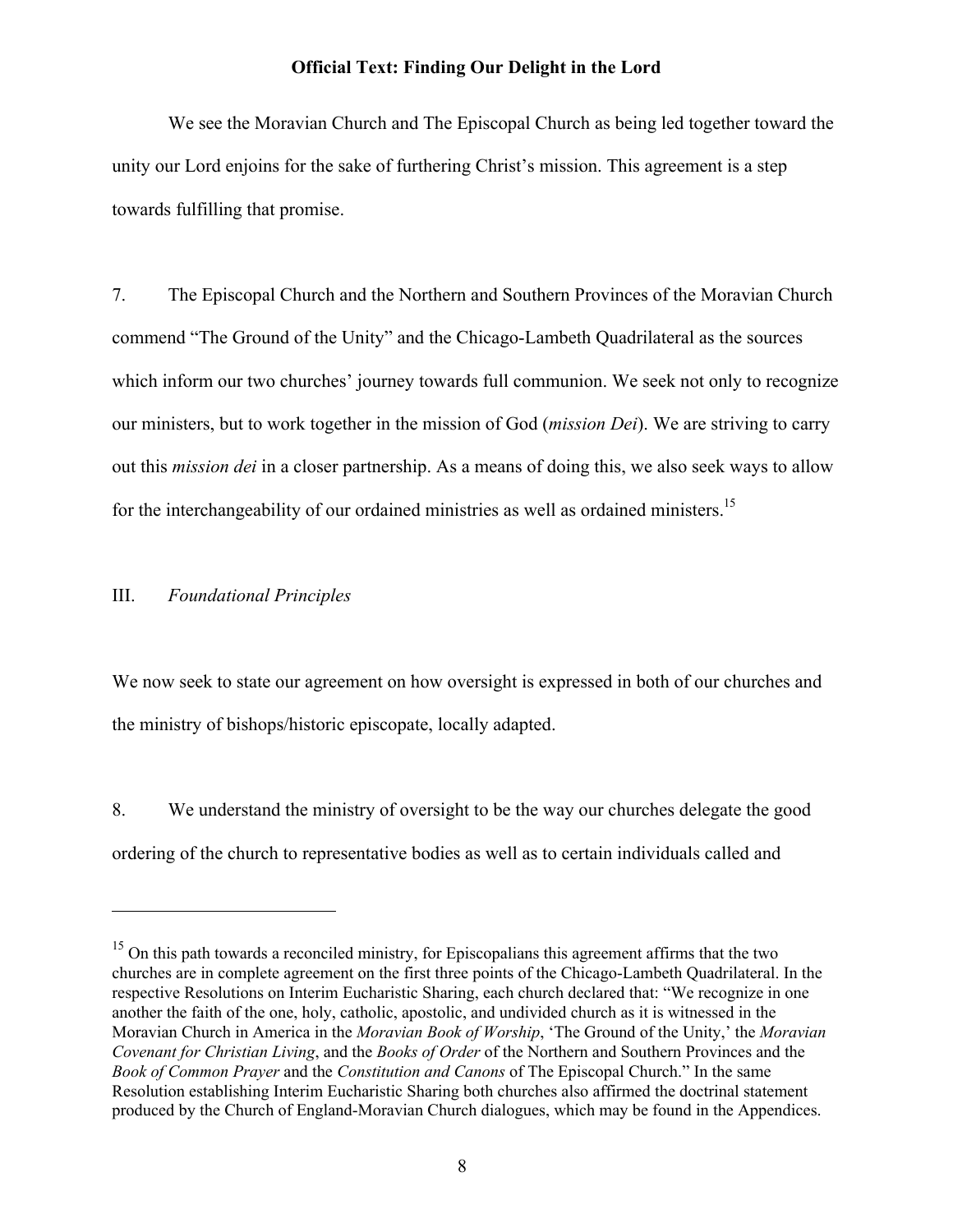commissioned to a ministry of oversight in a collegial fashion. In both of our churches, oversight is expressed conferentially and collegially through a variety of mutually complementary bodies.

9. Each of our churches is part of a global communion. Member churches of the Anglican Communion are autonomous provinces governed by representative synods which include clergy and laity.<sup>16</sup> Individual provinces of the Unitas Fratrum are governed by representative synods which include clergy and laity, and are also part of a single, worldwide church governed by a Unity Synod which includes clergy and lay representative from the provinces.

10. In addition, between Provincial Synods and General Conventions, regular oversight of the church is provided by an elected, representative body or bodies which consist of clergy and laity. In the Northern and Southern Provinces, oversight is provided by a Provincial Elders' Conference (hereafter abbreviated PEC). In the Northern Province, the PEC is comprised of four clergy and four lay persons; in the Southern Province, three clergy and two lay persons. The PECs and the President of the PEC are elected by provincial synods.

11. In The Episcopal Church, between meetings of General Convention, oversight is provided by an Executive Council, the Presiding Bishop, and relevant Commissions, Committees, Agencies, and Boards. On the diocesan level, each diocese holds a diocesan

<sup>&</sup>lt;sup>16</sup> See the Preamble to the Constitution of The Episcopal Church: "The Protestant Episcopal Church in the United States of America, otherwise known as The Episcopal Church (which name is hereby recognized as also designating the Church), is a constituent member of the Anglican Communion, a Fellowship within the One, Holy, Catholic, and Apostolic Church, of those duly constituted Dioceses, Provinces, and regional Churches in communion with the See of Canterbury, upholding and propagating the historic Faith and Order as set forth in the Book of Common Prayer."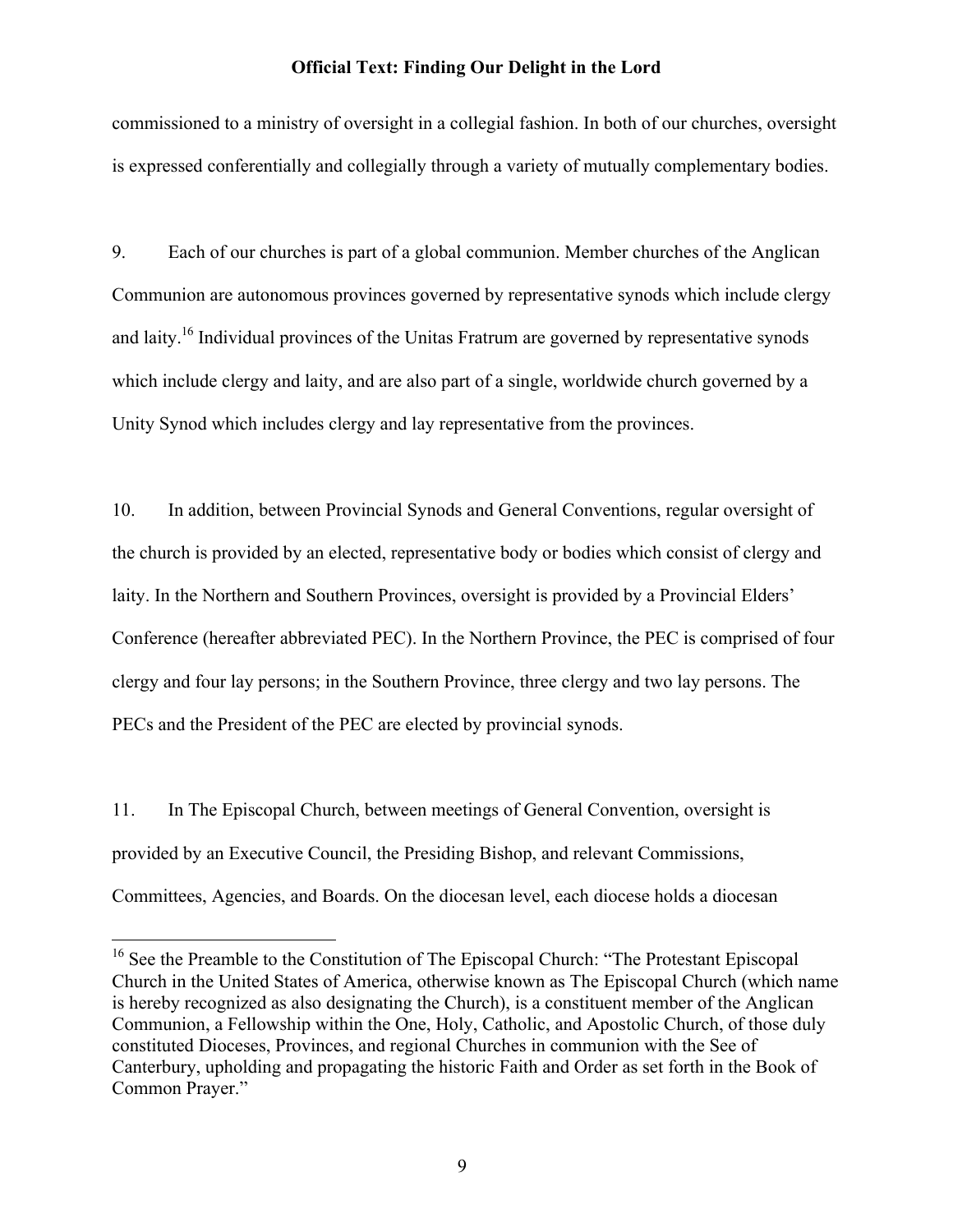convention once a year for the purpose of managing its affairs. Each diocese also has a Standing Committee consisting of clergy and lay representation, elected at diocesan convention. The Standing Committee works in conjunction with the diocesan bishop in providing oversight for the diocese.

12. At the parish level, Episcopal congregations are governed by a rector and Vestry. The Vestry consists of lay members elected at an annual meeting and shares in the oversight of all aspects of congregational life with the rector. Most Moravian congregations have a Board of Elders, chaired by the pastor, which oversees the spiritual affairs of the congregation and a Board of Trustees which oversees and directs the financial affairs and cares for the church property.

13. Furthermore, each of our churches has bishops ordained in an historic succession. There are similarities in the way bishops function in our two churches: bishops ordain candidates for the ministry<sup>17</sup> and have particular aspects of pastoral responsibility. There are also differences. In the Moravian Church, bishops are primarily pastoral and consultative. They do not function in administrative oversight by virtue of their episcopal office, but may be elected to an administrative office of oversight (such as the PEC). In The Episcopal Church and the Anglican tradition, bishops exercise pastoral and administrative oversight. We do not see these differences as mutually exclusive—rather as mutually complementary.

<sup>&</sup>lt;sup>17</sup> In the Moravian Church, bishops ordain candidates at the request of the PEC. In The Episcopal Church, the Standing Committee of the diocese must also approve ordinations of deacon and priests.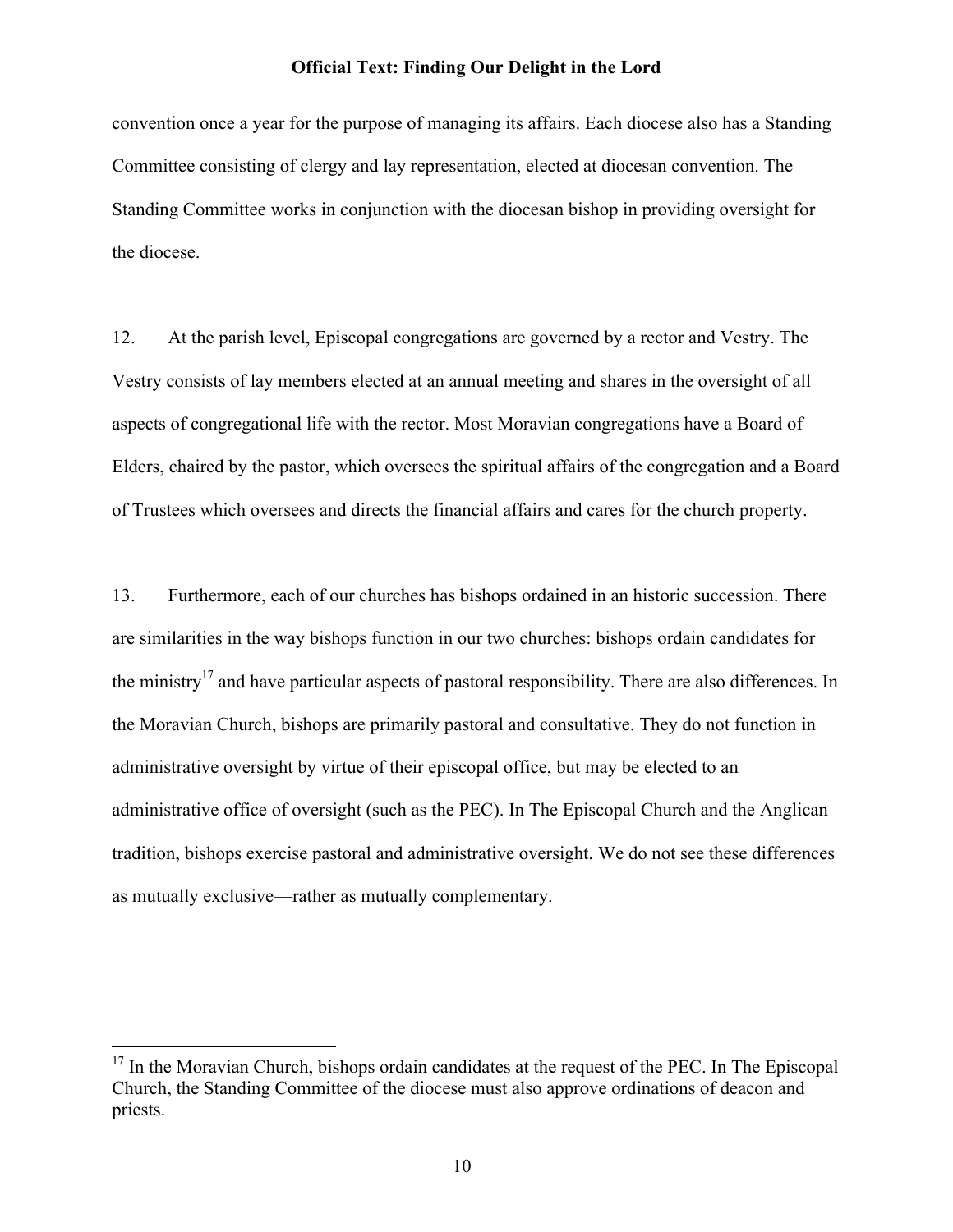14. Thus oversight in both of our churches is exercised in a conferential and collegial fashion, with clergy and laity sharing in the governance of the church at all levels, from the local to the provincial. In addition, all persons in our churches, lay and ordained, are called in baptism to engage in God's mission through ministry. The following paragraphs summarize our agreed understanding of the ministry of lay persons, deacons, presbyters, and bishops.

15. *Ordained Ministry and the Whole People of God.* All members of Christ's church are commissioned for ministry through baptism.<sup>18</sup> Both churches understand the ministers of the church to be lay persons, bishops, presbyters/priests, and deacons.<sup>19</sup> The ministry of the ordained is an expression of the ministry of the whole people of God and a response to the call and gifts of Christ who is Chief Elder of the Church and its ministry.<sup>20</sup> However, in order to further the mission and witness of the Church, God calls forth in the church particular ministries of persons to serve the people through proclamation of the Word and administration of the sacraments.<sup>21</sup> Within the priesthood of the whole Church, the ministry of the ordained is an appointed means through which Christ makes his priesthood present and effective to his people.<sup>22</sup> The threefold

<sup>20</sup> *COUF*, ¶ 682

<sup>18</sup> *CCM*, ¶ 6; *MBW*, 165; *Following Our Shepherd to Full Communion* (the ELCA-Moravian full communion agreement), ¶38; see also *COUF*, ¶682.

<sup>&</sup>lt;sup>19</sup> "An Outline of the Faith, Commonly Called the Catechism," *BCP*, 855.

<sup>&</sup>lt;sup>21</sup> *The COCU Consensus: In Quest of a Church of Christ Uniting (hereafter Consensus), Chapter* 7, ¶30, which is a paraphrase of *Baptism, Eucharist and Ministry* (hereafter *BEM*), ¶M13 and its commentary.

<sup>22</sup> *The Fetter Lane Common Statement: Towards Visible Unity between the Church of England and the Moravian Church in Great Britain and Ireland* (hereafter *Fetter Lane*), ¶ 29, as found in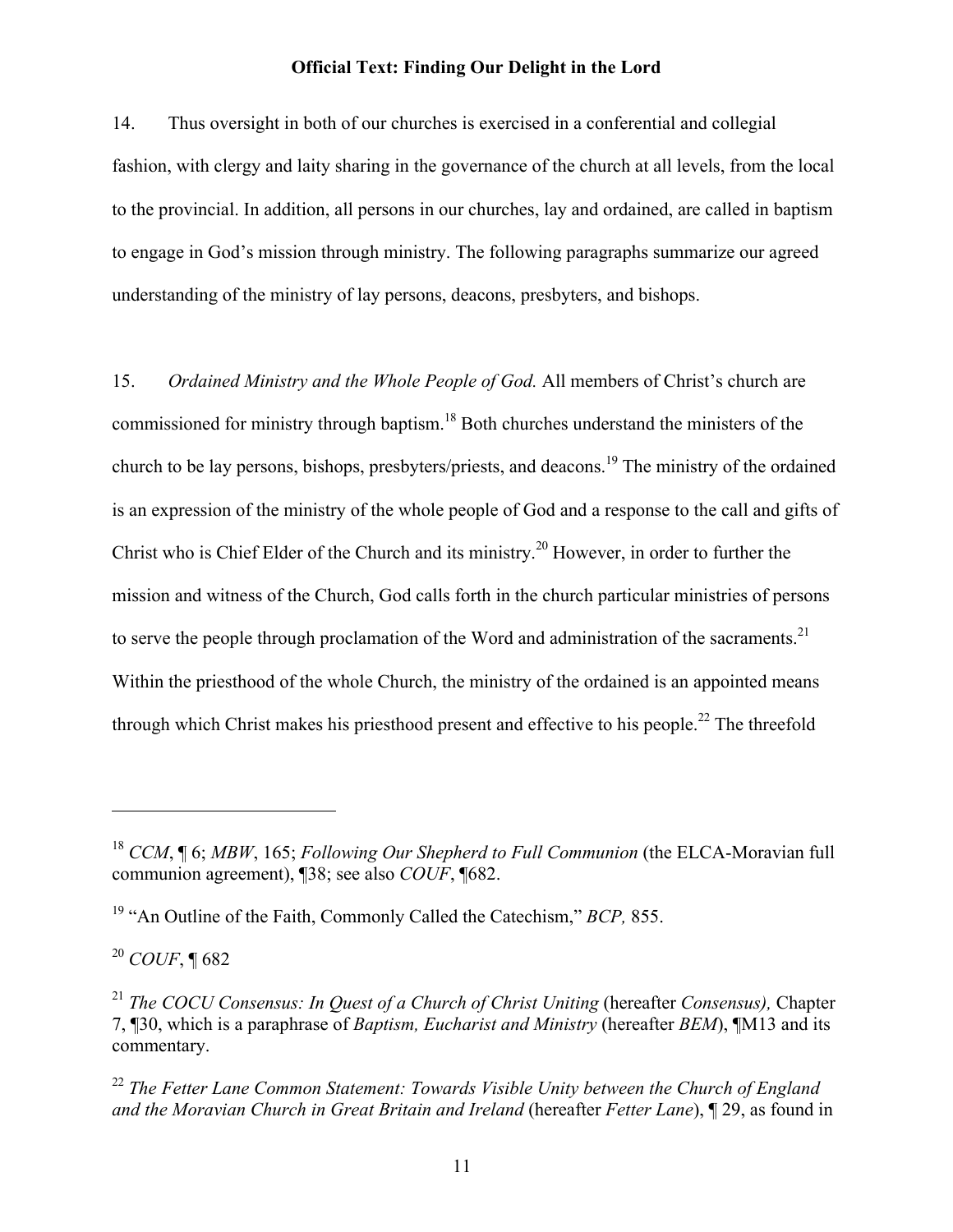pattern of deacon, presbyter, and bishop has been in existence since the first century.<sup>23</sup> The threefold ministry is a gift from God for the nurture of God's people and for the proclamation, witness, and spread of the Gospel everywhere.<sup>24</sup> These differing forms of ministry complement one another and must be seen in relation to one another within the context of the ministry of the whole people of God.<sup>25</sup> Each of these ministries is expressed in personal, collegial, and communal manners. They are personal in that each is exercised by a person who has been baptized and ordained. They are collegial in that baptism and ordination alike associate the individual with others who share the same call. Each is communal in that each is rooted in the life of the worshiping and witnessing congregation and that ministry is exercised with the cooperation of the whole community.26

16. *Ministry of lay persons*. Through Baptism, lay persons are called into the ministry of Jesus Christ and therefore at the same time into a relationship with other Christians.<sup>27</sup> They are

*Anglican-Moravian Conversations: The Fetter Lane Common Statement with Essays in Anglican and Moravian History* (London: Council for Christian Unity, 1996), 21.

<sup>23</sup> *BEM*, ¶M19.

<sup>24</sup> *BCP*, 510.

 $\overline{a}$ 

<sup>25</sup> *Consensus*, Chapter 7, ¶21; see also *BEM*, ¶¶M5–M6.

<sup>26</sup> *Consensus,* Chapter 7, ¶22.a–c; based on *BEM*, ¶M26. Both The Episcopal Church and the Moravian Church in America, Northern and Southern Provinces, have accepted and issued formal responses to *BEM*. The Episcopal Church has specifically commended it as a resource for ecumenical discussions (see Resolution A061 from the 1985 General Convention), and the Moravian Church–Northern Province, issued its formal endorsement of *BEM* in the 6<sup>th</sup> Partial Report of the Committee on Ecumenical Affairs and Faith and Order of the 1986 Provincial Synod. The 1986 Southern Province Synod affirmed the response to *BEM* given by the PEC of the Southern Province.

<sup>27</sup> *Consensus*, Chapter 7, ¶24.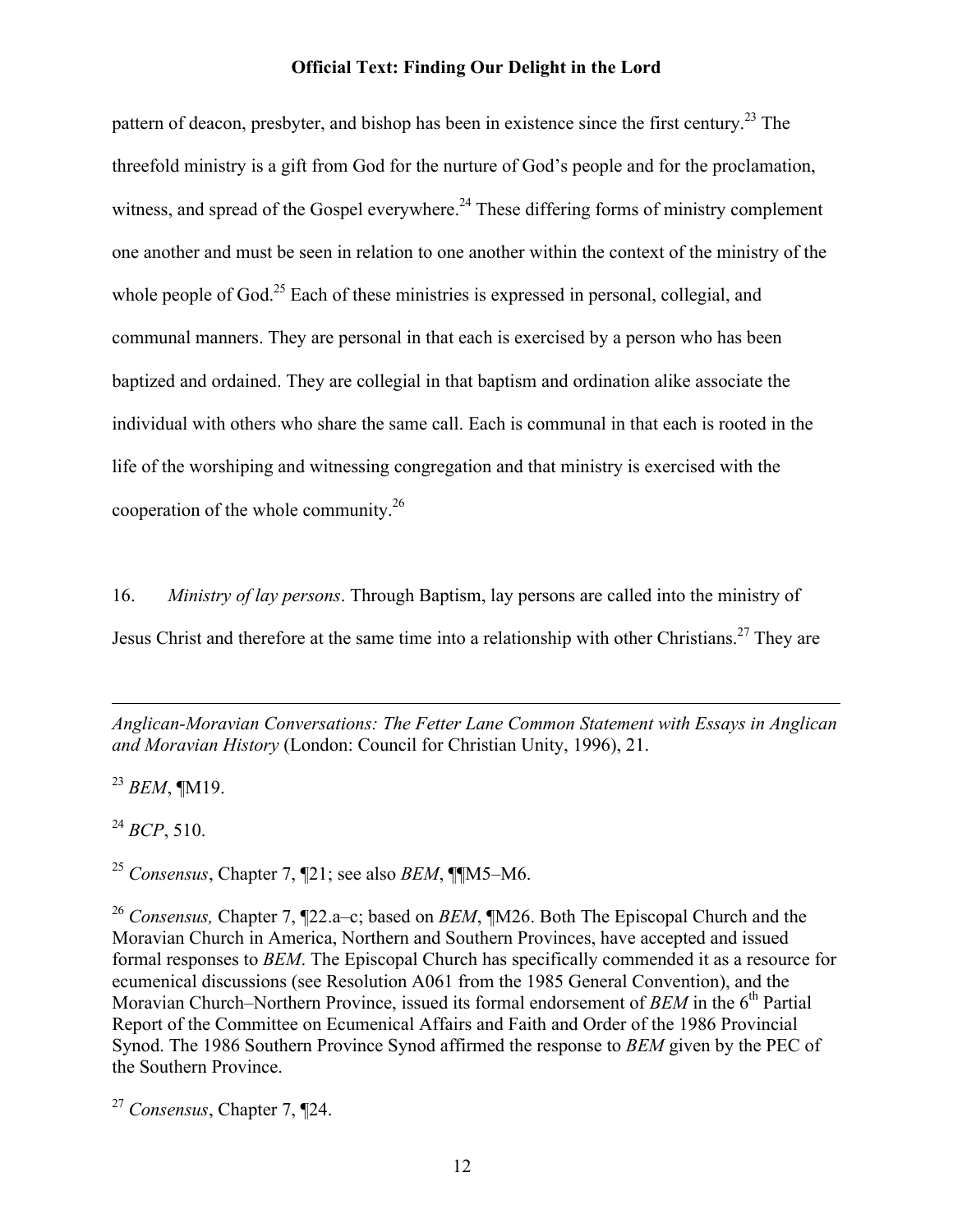called to bear witness to Christ wherever they may be, and, according to the gifts given to them, to carry on Christ's work of reconciliation in the world. They are to take their place in the life, worship, and governance of the Church. $^{28}$  Lay persons who are subsequently ordained continue to bear responsibility for the ministry common to all Christians to which they were called at Baptism.<sup>29</sup>

17. *Ministry of deacons*. By struggling in Christ's name with the myriad needs of societies and persons, deacons exemplify the interdependence of worship and service in the Church's life.<sup>30</sup> Deacons are ordained to a ministry of service and servanthood.<sup>31</sup> Deacons are to interpret to the church the needs, concerns, and hopes of the world through a special ministry of servanthood.<sup>32</sup> The deacon is understood to be an icon of Christ's own servant ministry and to make Christ's redemptive love known, by word and example, in both the church and the world.<sup>33</sup>

Both churches have retained the ancient practice of first ordaining as deacons those called to serve as presbyters. However we acknowledge that there are differences in how each church has chosen to interpret the diaconate In The Episcopal Church, deacons are ordained to a ministry of Word and Service. After a duration normally between six months to one year, those

<sup>28</sup> *BCP*, 855.

<sup>29</sup> *Consensus*, Chapter 7, ¶24.

<sup>30</sup> *BEM*, M31.

<sup>31</sup> *Book of Order*, Moravian Church–Northern Province, ¶204 (f)

<sup>32</sup> *BCP*, 543; *COUF*, ¶684.

<sup>33</sup> *BCP*, 543.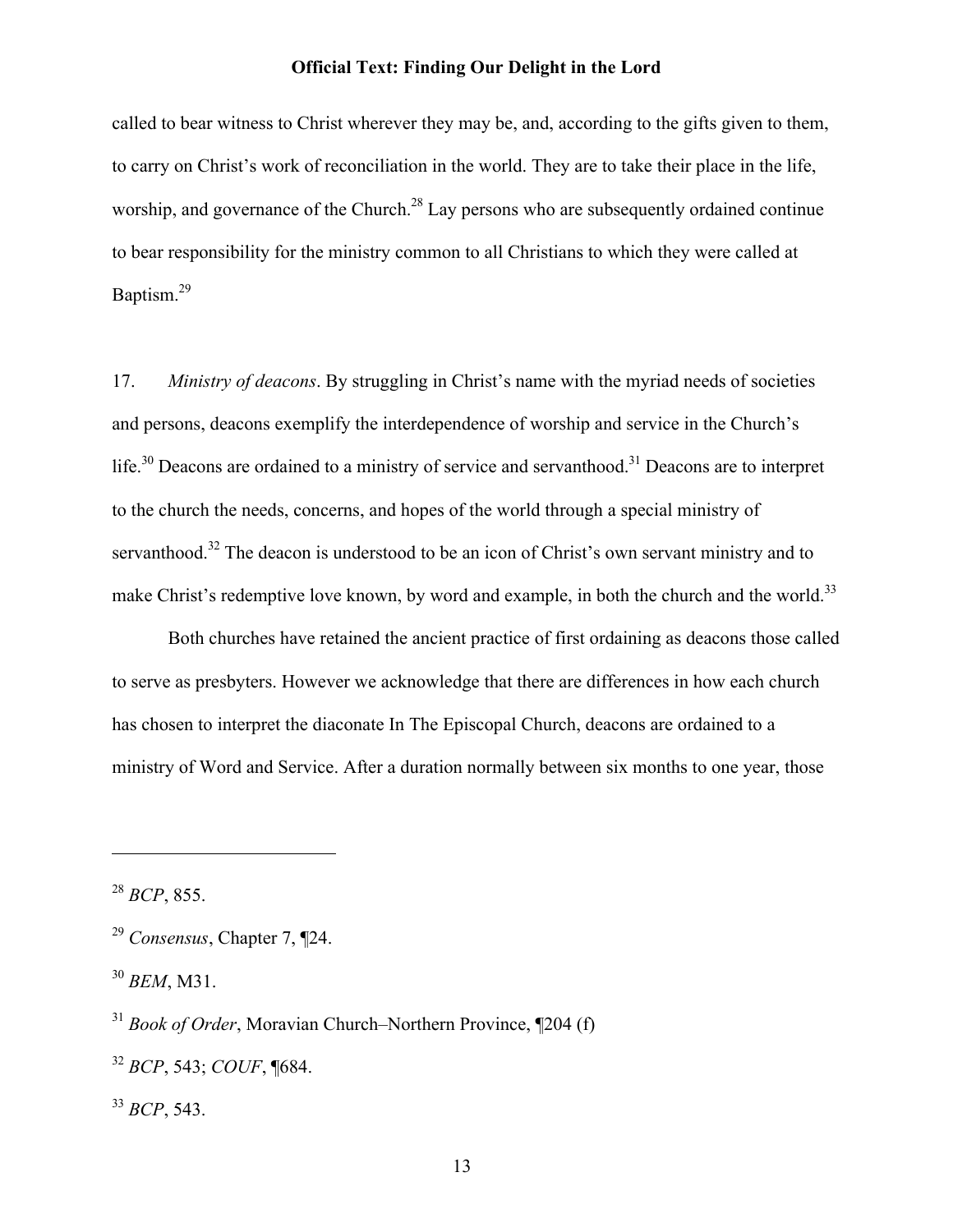persons called to the presbyterate are so ordained.<sup>34</sup> For the Moravian Church, the intention of the ordination rite is to ordain deacons to a ministry of word and sacrament.<sup>35</sup> One serves as a deacon for several years before being approved for consecration as a presbyter.<sup>36</sup> For both churches, this is considered a time of practical training for those also called to presbyteral ministry. In addition, The Episcopal Church ordains persons as deacons not called to presbyteral ministry. There is no equivalent to this in the Moravian Church.

18. *Ministry of presbyters/priests*. Presbyters serve as pastoral ministers of word and sacraments in a local eucharistic community.<sup>37</sup> Presbyters are called to work as pastors and teachers in a collegial fashion with other presbyters, with deacons, and with their bishops.<sup>38</sup> They also bear responsibility for other pastoral acts of the Church such as preparing persons for confirmation and marriage, declaring forgiveness of sin, and pronouncing God's blessing. Mission is a responsibility of all who share the ministry of Christ. In the context of this overall

<sup>38</sup> *BCP*, 531.

<sup>34</sup> *Constitution and Canons, Together with the Rules of Order for the Government of the Protestant Episcopal Church n the United States of America Otherwise Known as The Episcopal Church* (2006) (hereafter *Constitution and Canons)*, Title III, Canon 9, Sec. 7.

 $35$  See the rite for the Ordination of a Deacon, Moravian Church, Supplemental Liturgies, S-2, S-4, and S-7. In the ancient Unitas Fratrum, deacons served primarily as assistants to the bishop and did not have sacramental functions. With the renewal of the church in  $18<sup>th</sup>$ -century Germany, the influence of Count Zinzendorf and the state Lutheran Church led to the adaptation of the office of deacon to include sacramental functions.

<sup>36</sup> *COUF*, ¶868; Moravian Church–Southern Province, *Book of Order*, ¶802; Northern Province, *Book of Order*, ¶205 (a).

<sup>37</sup> *Fetter Lane,* ¶33; *BEM*, ¶M30; Moravian Church, Supplemental Liturgies, Consecration of a Presbyter, S-14.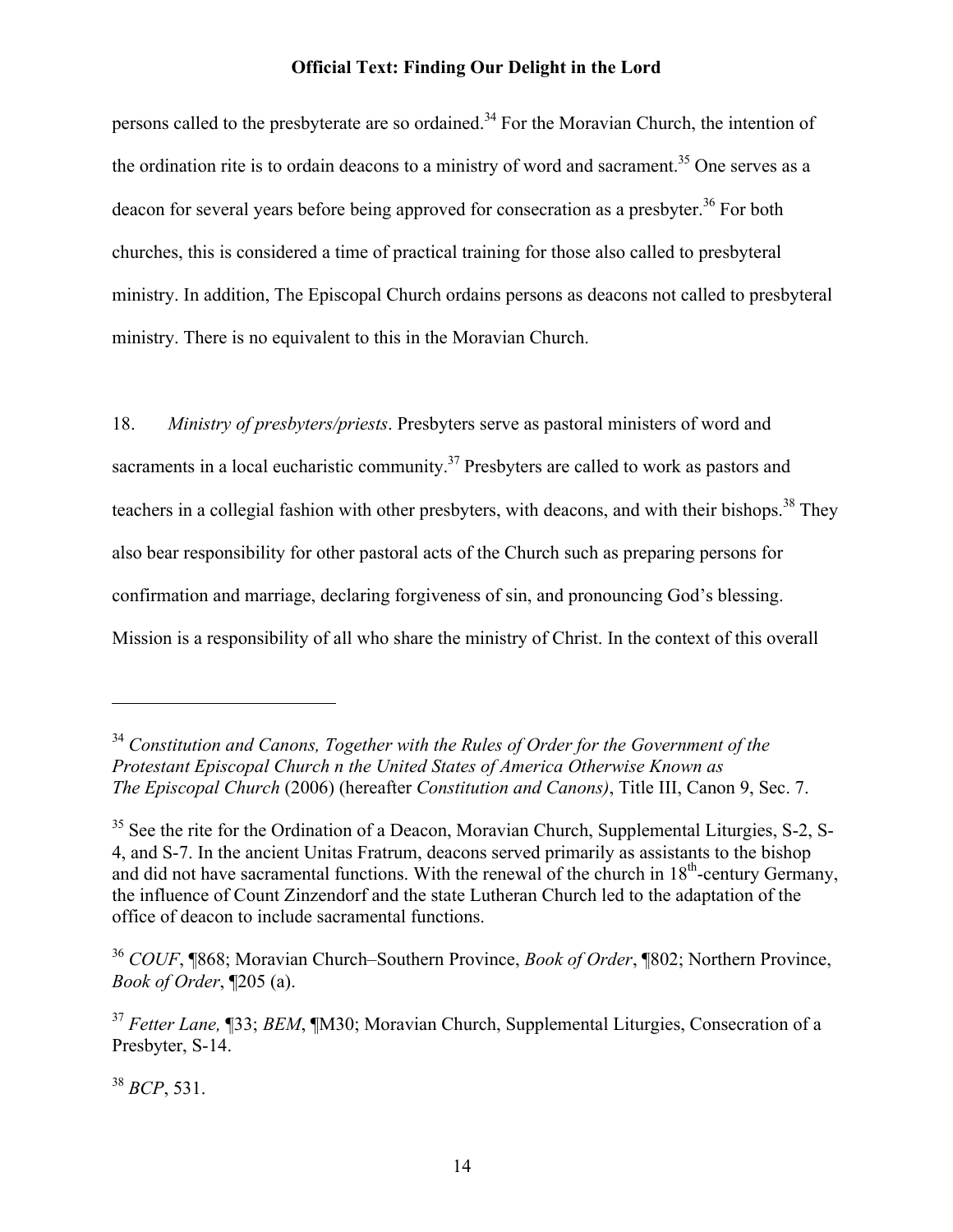mission of the church, presbyters, accordingly, are called to leadership in mission. As evangelists they proclaim the gospel, teach God's purposes, and share their personal faith. They bear witness to God's work in the world as well as in the Church. They lead the Church in calling persons to faith in Jesus Christ and in establishing congregations. As ministers of word and sacraments, they pioneer in new forms of mission. They enlist, renew, equip, and accompany God's People as they go out into the local community, the nation, and the world.<sup>39</sup> In addition, presbyters serve in a variety of specialized ministries where they exercise their pastoral ministry. These include hospital and military chaplains, service in denominational agencies and boards, and in other ecumenical settings.

19. *Ministry of bishops*. Bishops represent Christ and his Church; guard the faith, unity, and discipline of the whole Church; proclaim the Word of God; and act in Christ's name for the reconciliation of the world and the building up of the church; and ordain others to continue Christ's ministry.<sup>40</sup> They have pastoral responsibilities in the area to which they are called.<sup>41</sup> They are to be the chief pastors in their area of oversight and have particular responsibilities in matters of faith and doctrine.<sup>42</sup> Bishops in The Episcopal Church are elected by a diocese and exercise oversight of a specific area. $43$  Bishops in the Moravian Church are also elected by

<sup>40</sup> *BCP*, 855.

 <sup>39</sup> The description of presbyters in this paragraph is drawn from *Consensus,* Chapter 7, ¶56. In addition, all the functions of presbyters described in this paragraph may be exercised by deacons in the Moravian Church.

<sup>41</sup> *BEM*, ¶M29.

<sup>42</sup> *BCP*, 517; *COUF*, ¶688.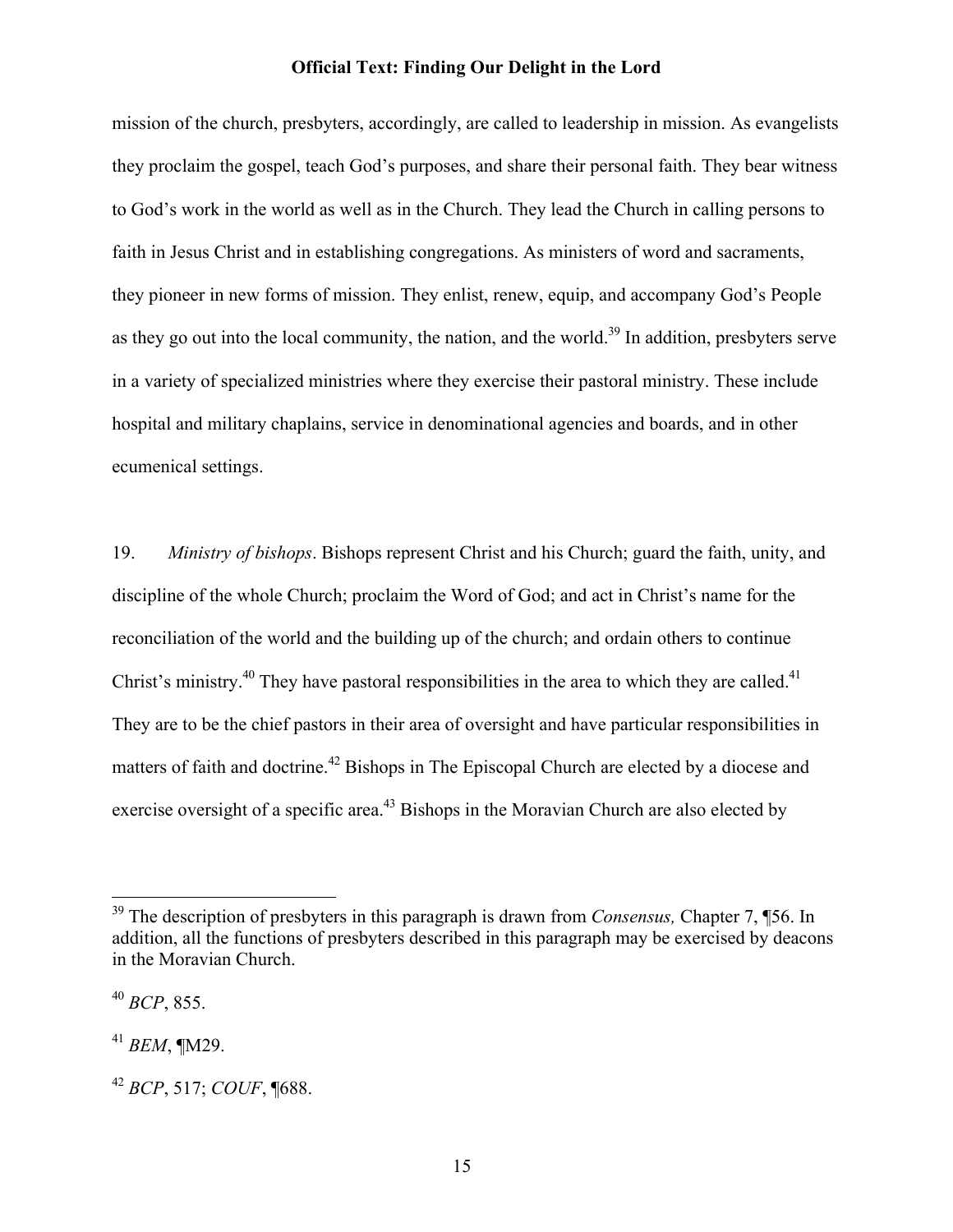representative assemblies of a specific geographic area, namely, a particular province as a whole, but are also available as bishops of the entire Unitas Fratrum.<sup>44</sup> Bishops exercise oversight in conjunction with lay persons, deacons, and presbyters. In The Episcopal Church, this is through Standing Committees, diocesan conventions, Vestries, and General Convention; and in the Moravian Church through the Provincial Elders' Conference, Provincial Synods, and congregational Boards of Elders. Bishops preside at the ordination (and consecration) of deacons and the ordination and consecration of presbyters,<sup>45</sup> and with other bishops participate in the consecration of new bishops.<sup>46</sup>

IV. *Ministry of Bishops*

20. As a means to deepen our joint mission and witness, to allow for an interchangeability of ordained ministers, and as a symbol of overcoming the scandal of our division, we seek to reconcile our episcopal ministries. In the *Church Order of the Unitas Fratrum* the Moravian Church has recognized the office of bishop as representing "the vital unity of the church and the

<sup>&</sup>lt;sup>43</sup> Diocesan and suffragan bishops are elected by dioceses which cover specific geographic areas. The House of Bishops collectively may elect bishops for certain specific areas of oversight, such as overseas missionary dioceses, and elects a bishop with jurisdiction over chaplains in federal institutions such as Veterans' Administration, the Armed Forces, and prison chaplains.

<sup>&</sup>lt;sup>44</sup> Under certain circumstances the Unity Synod, the governing body of the worldwide Moravian Church, may elect bishops for individual provinces. See *COUF*, ¶ 260.

<sup>&</sup>lt;sup>45</sup> In The Episcopal Church, the terms "ordain" and "consecrate" are used in reference to all three orders of ministry in the ordination rites. In the Moravian Church's ordination rites, ordination is used in reference to deacons, but only consecration is used with reference to presbyters and bishops.

<sup>&</sup>lt;sup>46</sup> In The Episcopal Church, this number is at least three, following ancient practice established by the Canons of the Council of Nicaea. In the Moravian Church, this number is at least two; see *COUF*, ¶ 689.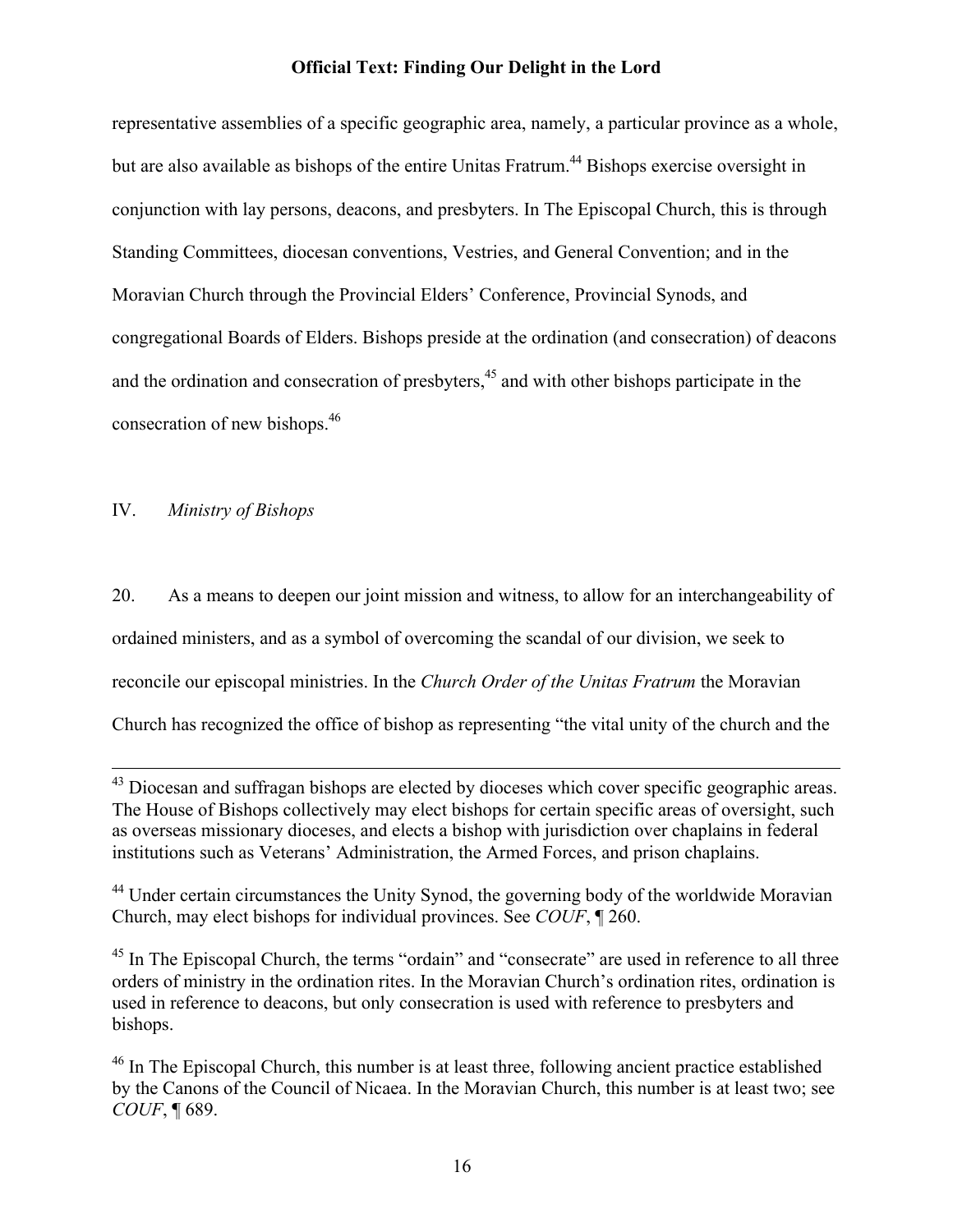continuity of the church's ministry."<sup>47</sup> The Chicago-Lambeth Quadrilateral outlines four elements of the "substantial deposit of Christian Faith and Order" considered integral to the visible unity of Christ's church. The fourth of these is the "Historic Episcopate, locally adapted in the methods of its administration to the varying needs of the nations and peoples called of God into the unity of His Church."48

We jointly affirm the following understandings of the office of bishop as locally adapted by our churches:

21. We affirm that a component of the ministry of bishops is the exercise of oversight in conjunction with clergy and lay persons, as described in paragraphs 8–14 and 19 above. This nature and form of this oversight is exercised in different ways in our churches.

22. We affirm the value of the office of bishop as a sign, but not a guarantee, of the succession of the apostolic faith of the church as a whole.<sup>49</sup> We hold that the office of bishop is a visible and personal way of focusing the apostolicity of the whole Church.<sup>50</sup>

<sup>47</sup> *COUF*, ¶687.

<sup>48</sup> *BCP*, 877.

 $\overline{a}$ 

49 See *CCM*, ¶12; *BEM*, ¶M38; see also COUF, ¶687; see *Fetter Lane*, ¶¶42–45.

<sup>50</sup> *Porvoo Common Statement,* ¶46. The Porvoo Statement established full, visible unity between the Church of England, Church of Ireland, the Scottish Episcopal Church, and the Church of Wales with the Church Sweden, the Estonian Evangelical Lutheran Church, the Church of Norway, the Evangelical Lutheran Church of Lithuania, the Evangelical Lutheran Church of Iceland, and the Evangelical Lutheran Church of Finland.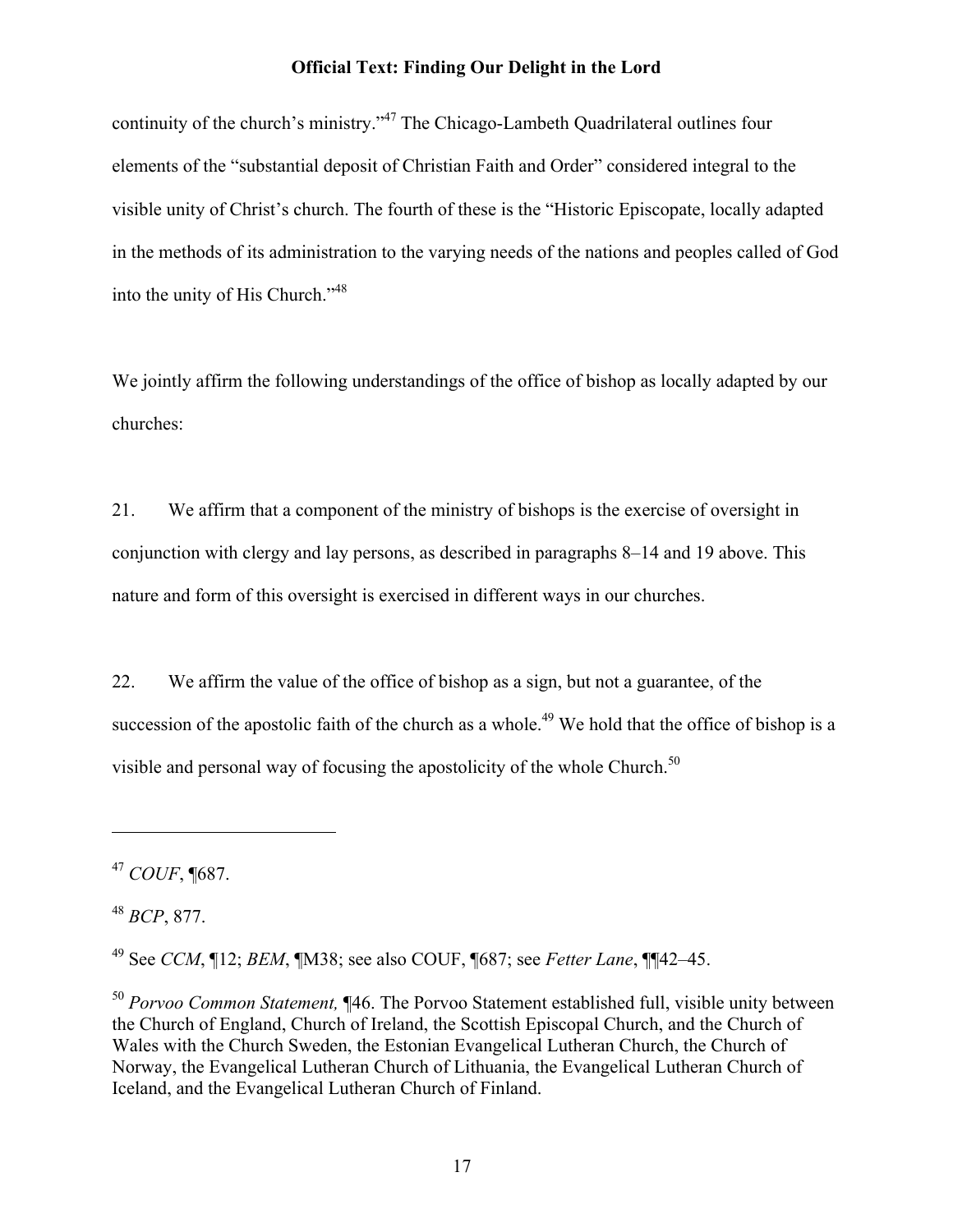23. We affirm that The Episcopal Church demonstrated its intent to maintain the office of bishop through the actions of state conventions, clergy associations, and the first General Conventions. Priests were elected by representative bodies to exercise ministries of oversight and to serve as chief pastors and missionaries in designated geographic areas. The Episcopal Church further demonstrated its intent to maintain the office of bishop when these individuals sought and received consecration through prayer and the laying-on of hands by bishops from the the Scottish Episcopal Church and the Church of England.

24. We affirm that the Moravian Church has also demonstrated its intent to maintain the office of bishop. To further the cause of the necessary reform of the Church, in 1467 the first members of the Unitas Fratrum elected persons from among themselves to receive episcopal consecration. It is not possible today to determine the source of this consecration, once attributed to a Waldensian bishop.<sup>51</sup> We honor the Moravian Church's valiant actions to continue the succession in the office of bishop in the ancient Unitas Fratrum despite extensive persecution, and in the renewal of the office of bishop for the sake of the mission of church.

<sup>&</sup>lt;sup>51</sup> For a discussion of the Unitas Fratrum's belief that they received their episcopate from a Waldensian elder, who in turn was understood as having preserved a "pure" succession dating from the pre-Constantinian Church, see Edwin Sawyer, "The Waldensian Influence on the Moravian Church," *Transactions of the Moravian Historical Society*, Volume 25 (1988), 47–61. See also Thomas Ferguson, "The Moravian Episcopate and The Episcopal Church," *Anglican and Episcopal History* 71:4 (2002), 498–518; Colin Podmore, "The Moravian Episcopate and The Episcopal Church: A Personal Response," *Anglican and Episcopal History* 72:3 (2003), 351–384; Thomas Ferguson, "A Reply to Colin Podmore," *Anglican and Episcopal History* 72:3 (2003), 385–390.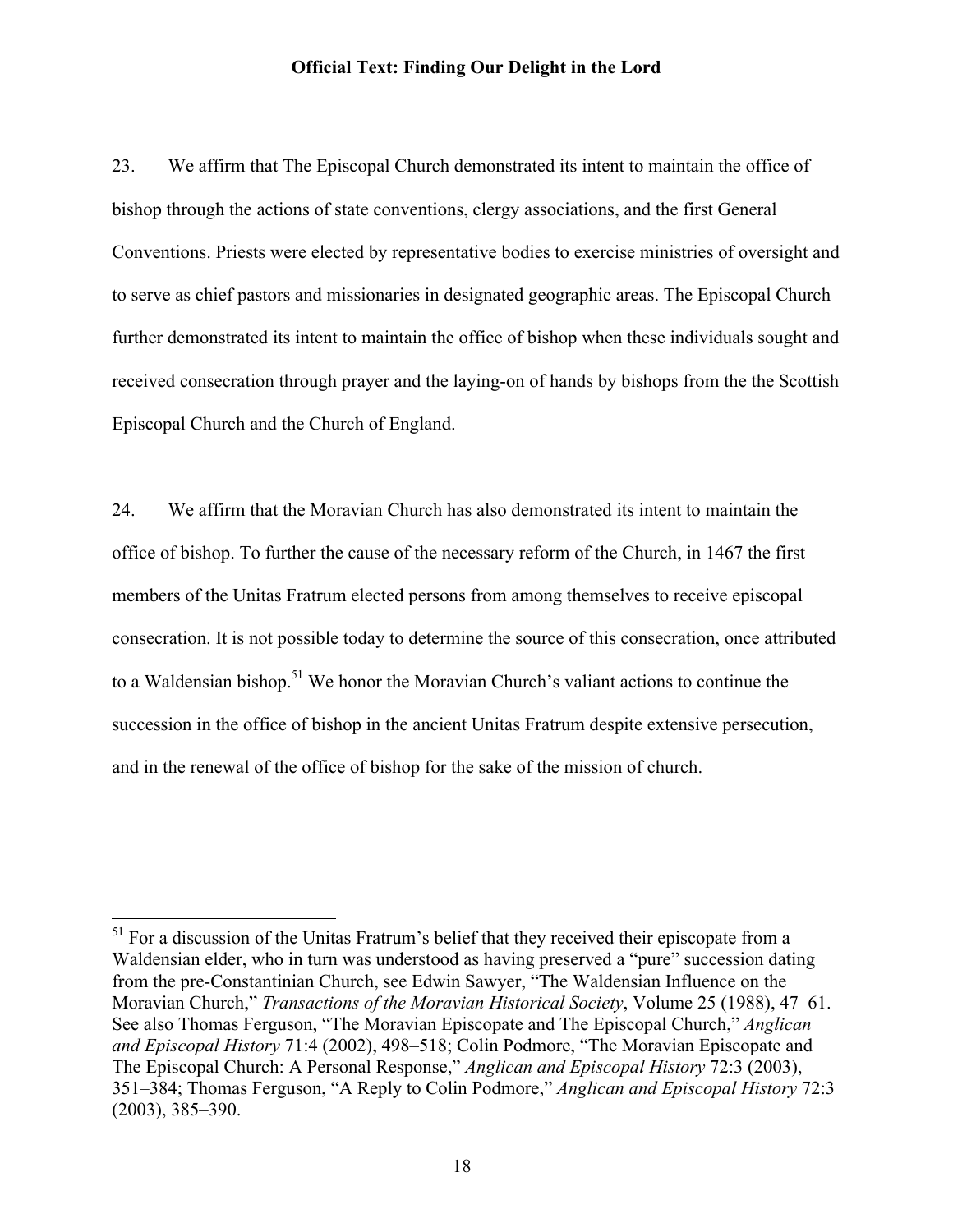25. We affirm the intent of the Moravian Church to continue to ordain in this succession with the rebirth of the modern Moravian Church in 1722, after the near extermination of the ancient Unitas Fratrum in the aftermath of severe persecution following the Thirty Years' War. One of the last remaining bishops of the ancient Unitas Fratrum consecrated new bishops for the Moravian Church in order more effectively to carry out its newly begun work in the field of global missions.

26. The renewed Moravian Church received the episcopate as an inheritance from the ancient Unitas Fratrum although it regards the episcopate in the renewed Unity in a different way from that of the ancient Unity. Formerly, a bishop had a governmental and administrative function in the church. Today, however, this function is not linked to the episcopal office. Moravians, along with other Christians, hold to the understanding, common to both the ancient and renewed Unity, that Christ is head of the Church and pastoral oversight is exercised in responsibility to him. This has received particular emphasis since the action taken in 1741 to recognize Christ as Chief Elder of the Moravian Church.<sup>52</sup> A bishop of the Moravian Church is consecrated to a special priestly, pastoral ministry in the name of and for the whole Unity. In the Moravian Church the

 $52$  For several decades following the 1722 renewal, the Moravian Church did have a Chief Elder who exercised oversight over the whole Unitas Fratrum. However upon the resignation of Leonard Dober as Chief Elder in 1741, the Moravian Synod was unable to agree upon a successor. After prayer and discernment, the Moravian Church chose to recognize Christ alone as Chief Elder and this decision was affirmed by the lot which the Moravians often used in discerning the Savior's will in decision making. Thereafter no single individual would govern the Moravian Church, but all authority flowed from Christ, the Chief Elder. November 13, 1741, is kept as a festival on the liturgical calendar of the Unitas Fratrum as a celebration of the Chief Eldership of Christ.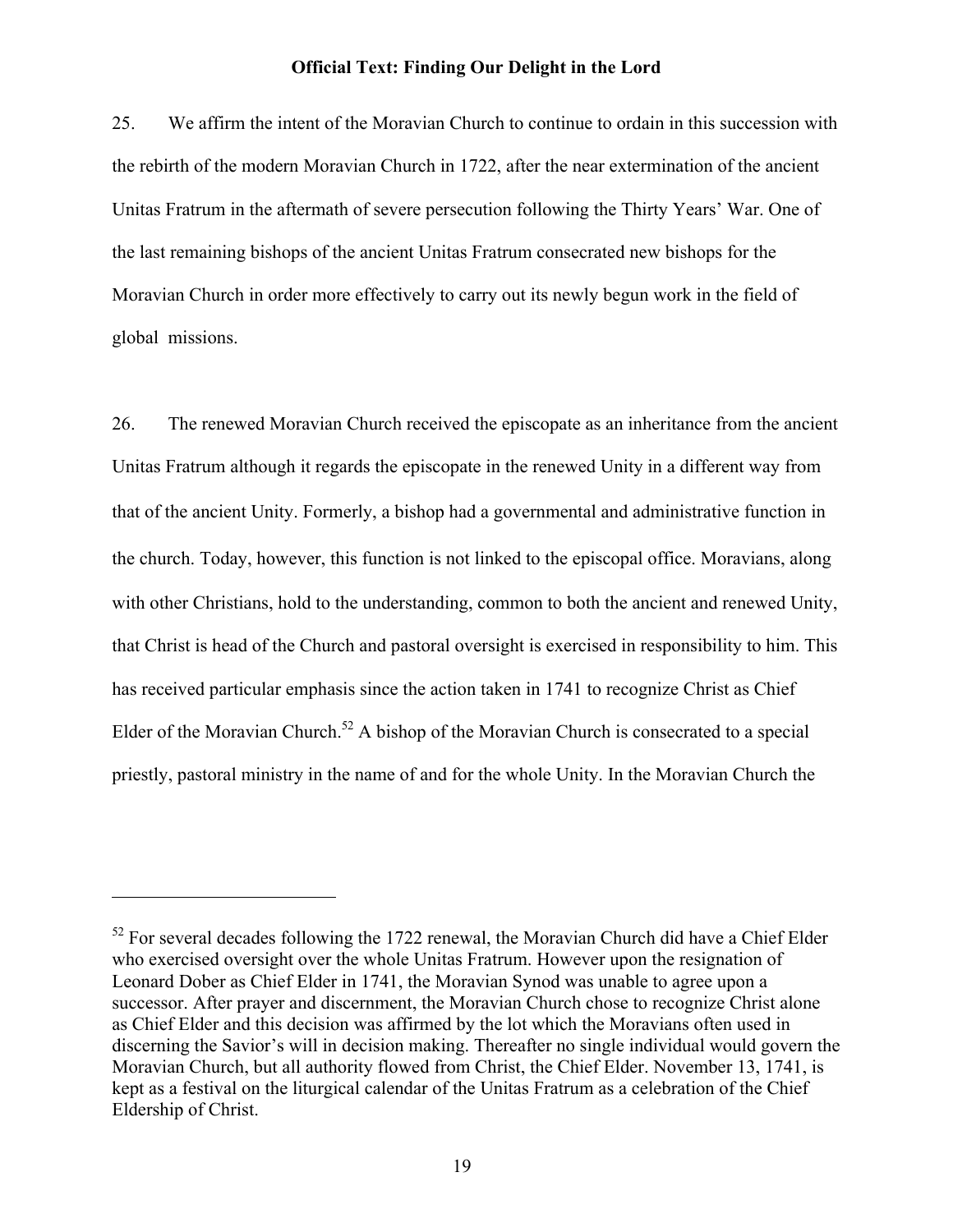office of bishop represents the vital unity of the church and the continuity of the church's ministry.<sup>53</sup>

27. We affirm the local adaptation of the ministry of bishops through the tremendous faithfulness that the Moravian Church has demonstrated in maintaining a succession of bishops which they had originally understood to be of apostolic origin.

28. We also affirm the local adaptation of the historic episcopate by The Episcopal Church. Bishops in The Episcopal Church are elected by representative bodies; they exercise oversight in conjunction with other bishops, clergy, and lay persons, function collegially in a House of Bishops which meets regularly, and elect a Presiding Bishop as Chief Pastor and Primate but with no jurisdictional authority. Though many of these elements have been adopted by other provinces of the Anglican Communion, at their origin they were innovative adaptations of the Anglican historic episcopate for the needs and concerns of the nascent Episcopal Church.

29. Our two churches are already exploring areas of common mission, worship, and witness on local, national, and global levels. We believe that sharing in ministry of bishops is one of several ways to deepen areas of joint mission and witness, and to facilitate more visible expressions of the unity to which we are called. Our two churches affirm that we understand that each church has locally adapted the historic episcopate for the sake of mission in each of our churches.

<sup>53</sup> *COUF*, ¶687.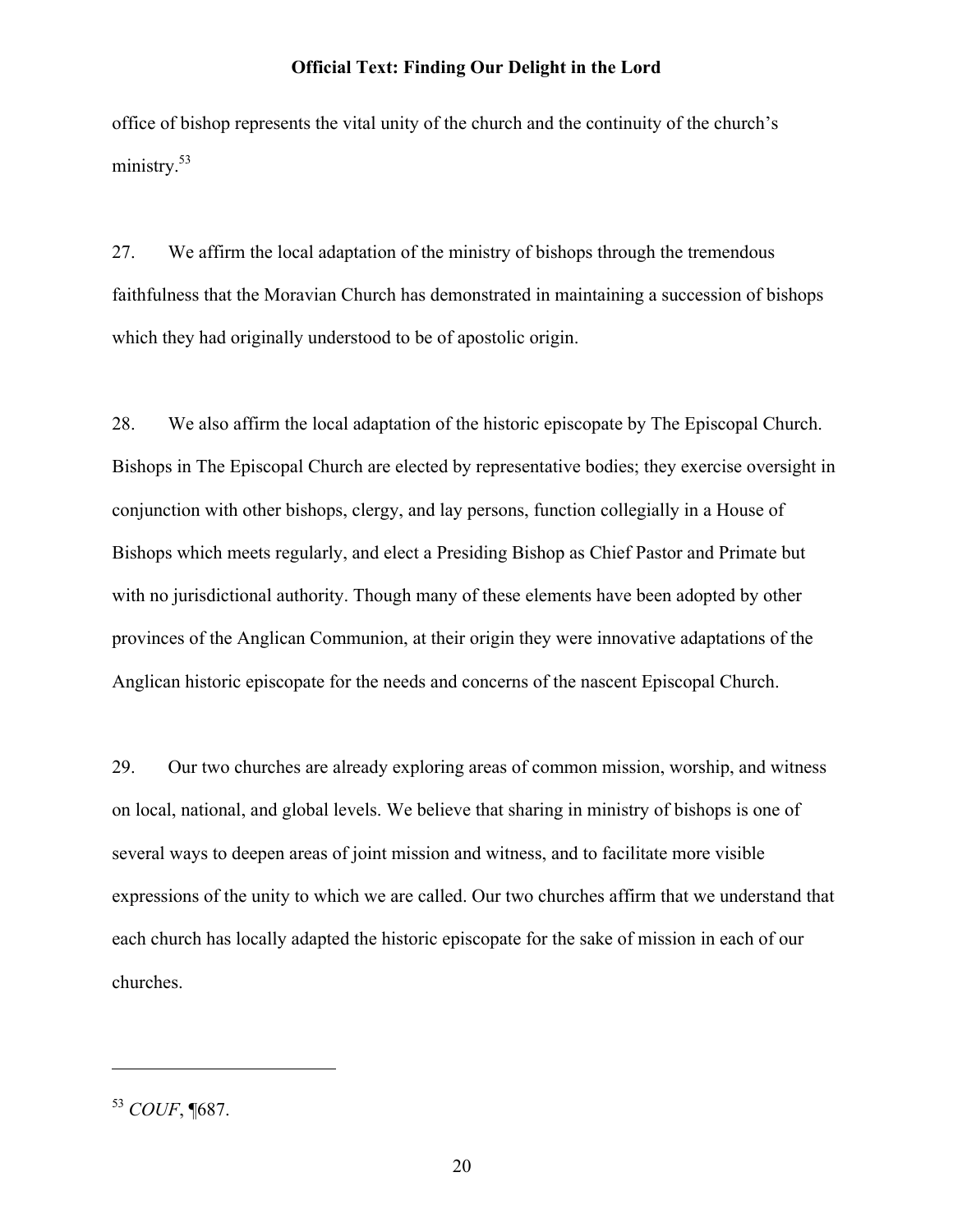V. *Reconciliation of Ordained Ministries*

*a) Actions of Both Churches*

 $\overline{a}$ 

30. *Receiving the gifts of episcopal ministries.* Both churches pledge to receive the gifts of one another in regard to the ministry of bishops. The Episcopal Church therefore pledges to receive the gift of the Moravian Church's understanding that the bishop is consecrated to a special pastoral ministry in the area to which he or she exercises oversight. The Episcopal Church recognizes that the Moravian Church, through its emphasis on the bishop as being a pastor of pastors (*pastor pastorum*), has a special gift to offer in this relationship of full communion. We believe that this Moravian emphasis may well strengthen the historic association of the bishop as chief pastor in the Anglican tradition.<sup>54</sup> The Moravian Church in America acknowledges that The Episcopal Church has sought to maintain a succession of apostolic faith and historic episcopate which the Moravian Church has deemed important in the establishment and continuation of its own ministry. Both of our churches recognize that sharing in episcopal ministries is a sign of the greater unity of the church for which we all pray.

31. The Episcopal Church recognizes that bishops in the Moravian Church are consecrated to a special priestly, pastoral ministry. The Episcopal Church acknowledges that the understanding of the office of bishop in the Moravian Church in America falls within the parameters of the historic episcopate, locally adapted. The Moravian Church recognizes that Episcopal bishops are

<sup>&</sup>lt;sup>54</sup> As expressed in *BCP*, 518, 855. For a description of the role of bishops in the Moravian Church, see *COUF*, ¶687: "A bishop has responsibility primarily for providing pastoral care to pastors and the Church."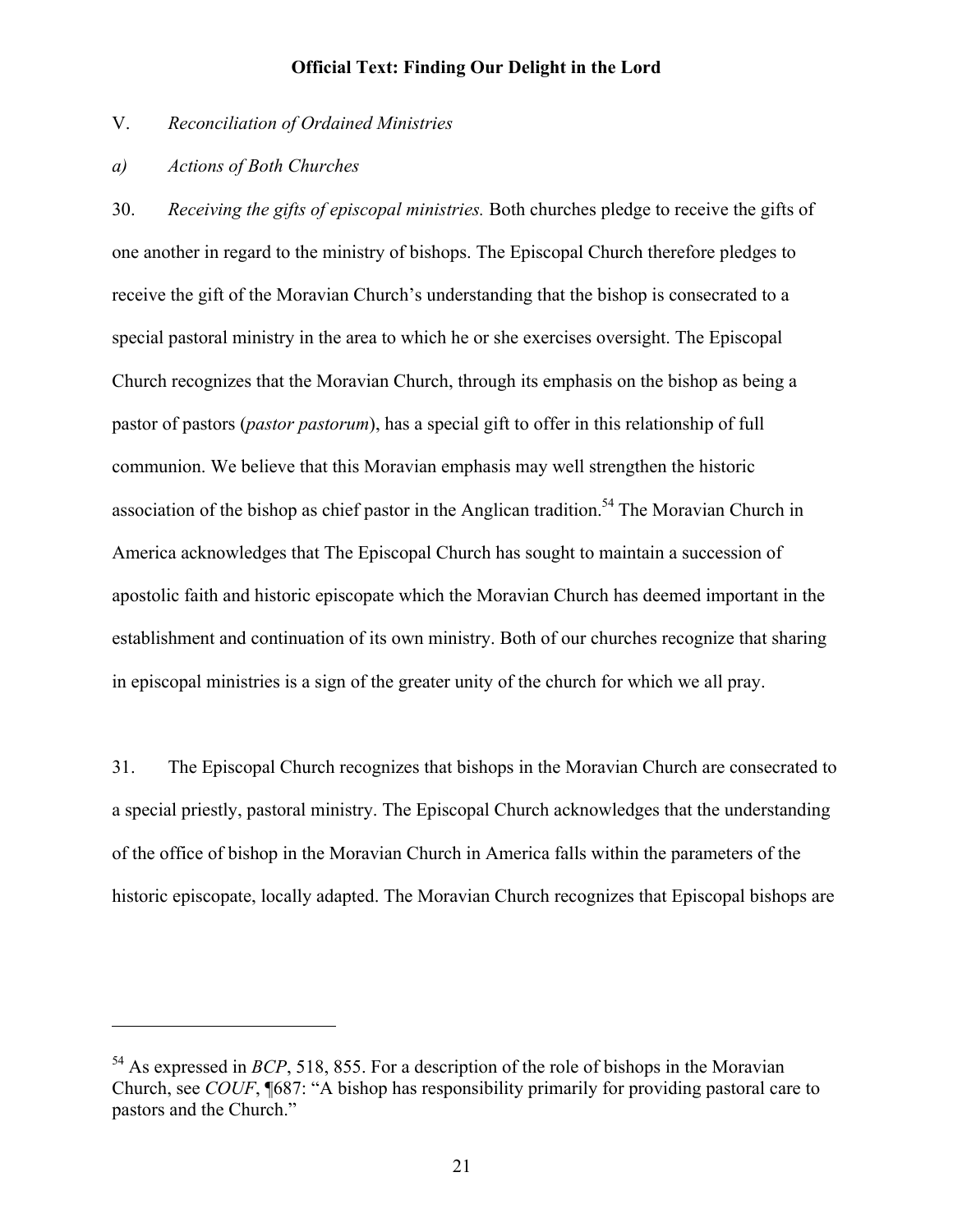consecrated to a special ministry of oversight which includes pastoral oversight but also other additional elements which are exercised in the Moravian Church in different ways.<sup>55</sup>

32. The pattern of sharing in the episcopal ministry will take the following form. At the inaugural celebration of this full communion agreement, there will be a liturgical ceremony. Members of the PECs of the Northern and Southern Province, the Presiding Bishop of The Episcopal Church, and the President of the House of Deputies of the General Convention, as representatives of bodies which provide oversight in our churches, will attend and divide the duties of presiding among them as appropriate. This celebration will involve lay persons, deacons, presbyters, and bishops, and will be planned by a joint liturgical commission appointed by the relevant decision-making bodies in both churches. This ceremony will include bishops in good standing of the Northern Province, the Southern Province, the Presiding Bishop of The Episcopal Church, Episcopal bishops drawn from dioceses with Moravian congregations located within them, and one bishop from each province of The Episcopal Church. Because both of our churches are in full communion with the Evangelical Lutheran Church in America, bishops of the ELCA, including the Presiding Bishop, will be invited and may participate as they are able. Bishops from other provinces of the Unitas Fratrum and Anglican Communion will be invited to participate in this ecumenical event as a sign of the relationship between The Episcopal Church and the Moravian Church as provinces of global communions.

<sup>&</sup>lt;sup>55</sup> For example, by the Provincial Elders' Conferences which are elected boards of laity and clergy that administer each province of the Unitas Fratrum.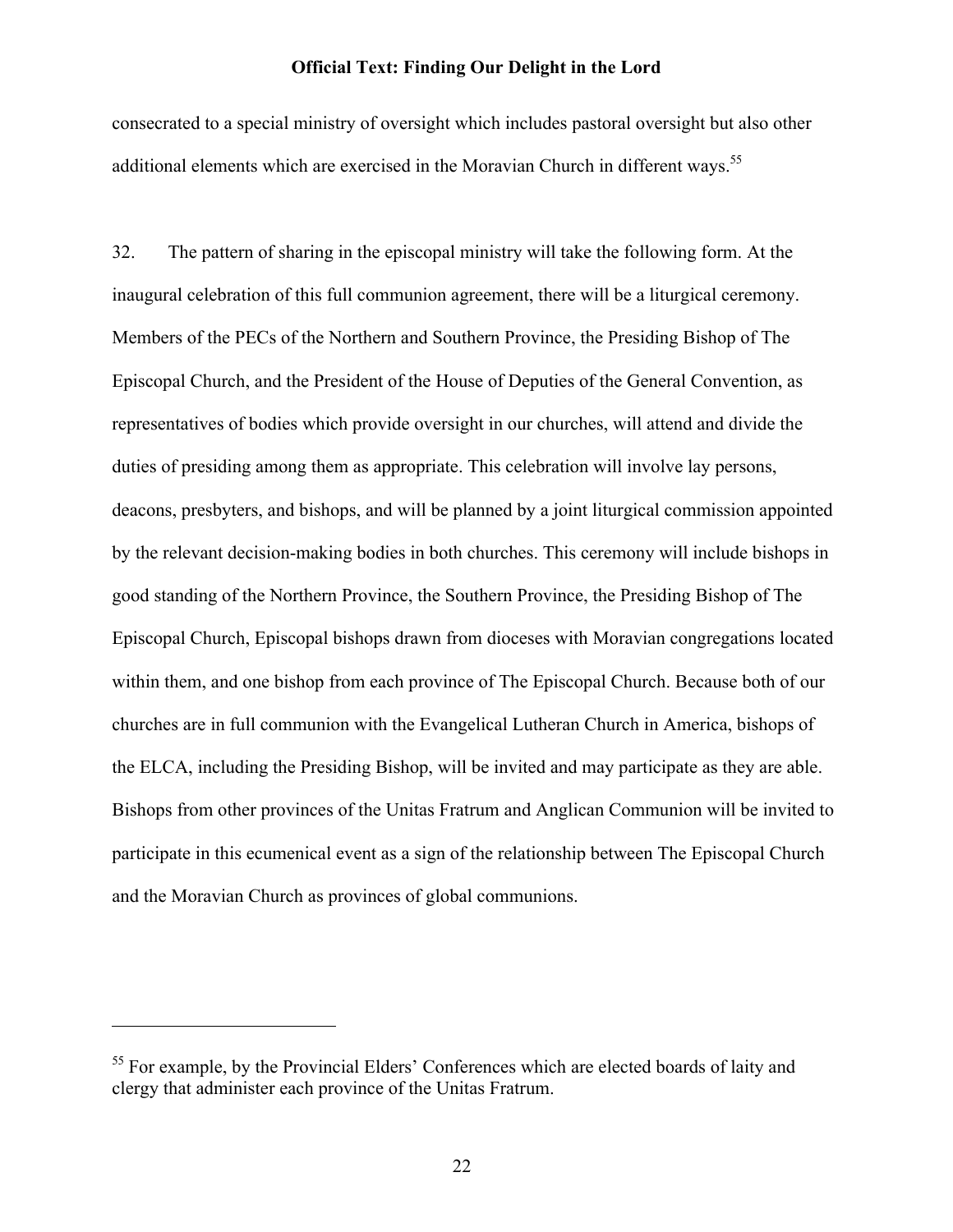As part of this ceremony, the two churches will reconcile episcopal ministries as a means to reconcile our ordained ministries. Each church will use liturgical symbols and actions appropriate in each communion.

i. At an appropriate time in the liturgy, Episcopal bishops will kneel before Moravian bishops. The Moravian bishops will lay hands on them and pray, "Eternal God, with thanksgiving we acknowledge the ministry these servants have already received and exercised, and we ask you through your Holy Spirit to bestow upon them the grace and authority as understood and required by this church for the exercise of the ministry of a bishop, for the sake of the unity of the church, through Jesus Christ, our Lord, who lives and reigns with you and the Holy Spirit, one God, forever. Amen." The Moravian bishops then will lay hands on the Episcopal bishops and pray the Aaronic blessing: "The Lord bless you and keep you; the Lord make his face to shine upon you and be gracious to you; the Lord lift up his countenance upon you and give you peace. In the name of Jesus, Amen." The Episcopal bishops will then stand, and the Moravian bishops will offer them the right hand of fellowship. This liturgical symbol is distinct from the passing of the peace. In the tradition of the Moravian Church, clergy from other denominations are welcomed into ministerial fellowship through the Aaronic blessing and the right hand of fellowship. Through these actions, Episcopal bishops present will be understood to have been welcomed into fellowship with those who sustained a witness of unity and fidelity to the gospel since 1457 as the Unitas Fratrum.

ii. The Moravian bishops will kneel before the Episcopal bishops. The Episcopal bishops will lay hands on the Moravian bishops and pray, "Eternal God, with thanksgiving we

23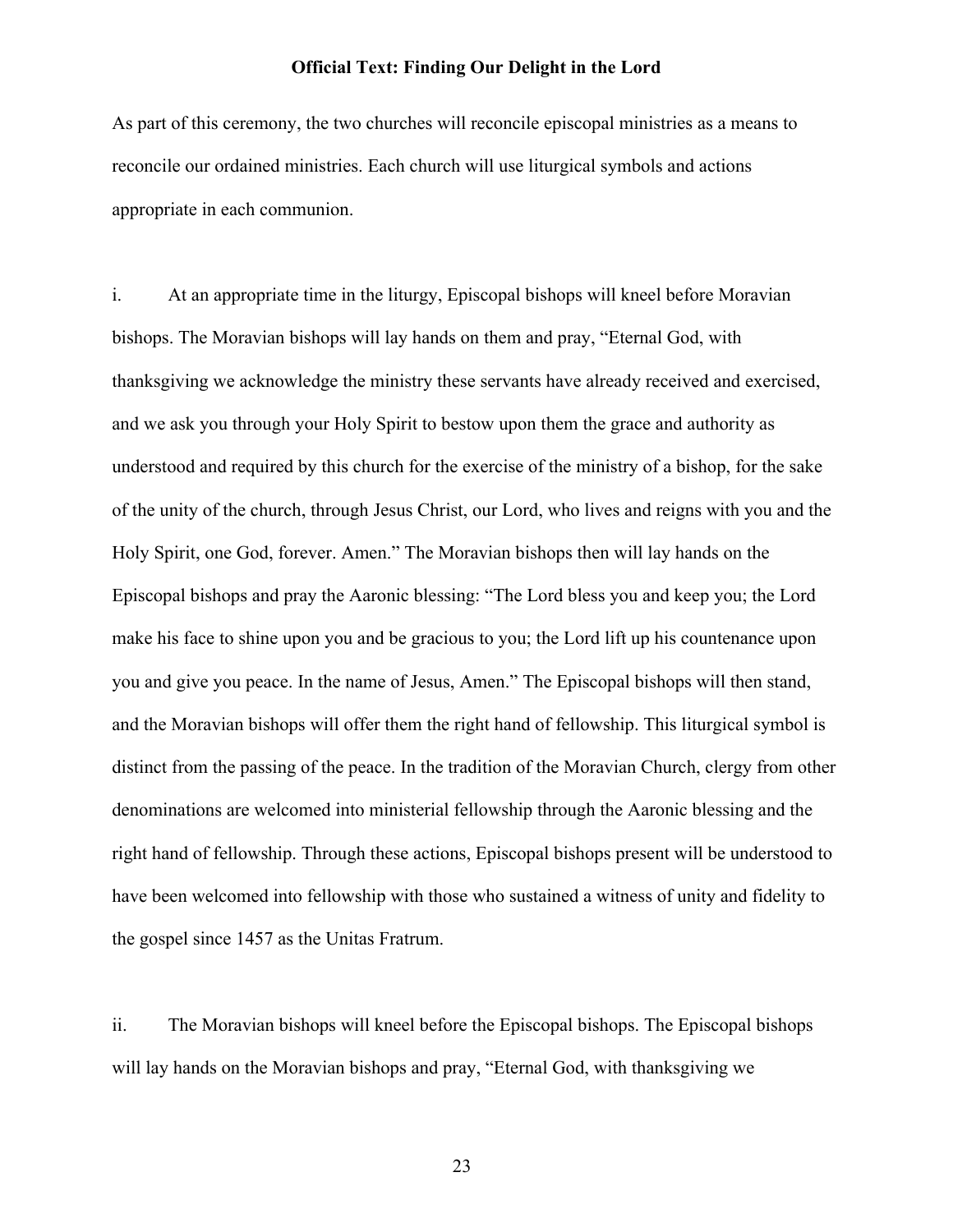acknowledge the ministry these servants have already received and exercised, and we ask you through your Holy Spirit to bestow upon them the grace and authority as understood and required by this church for the exercise of the ministry of a bishop, for the sake of the unity of the church, through Jesus Christ, our Lord, who lives and reigns with you and the Holy Spirit, one God, forever. Amen." They will then lay hands on the Moravian bishops and pray the Aaronic blessing: "The Lord bless you and keep you; the Lord make his face to shine upon you and be gracious to you; the Lord lift up his countenance upon you and give you peace. In the name of Jesus, Amen." The peace will then be exchanged. Through these actions the Moravian bishops present will be understood to have been incorporated into the historic episcopate, as understood by The Episcopal Church, for the sake of full communion.

33. Following this inaugural ceremony, in order to provide for a visible expression of the unity our two churches have now received in full communion, and to strengthen mission and witness in areas of the Moravian Church where full communion will have the greatest impact:

*In The Episcopal Church*, at least one Moravian bishop will be present and participate in the laying-on of hands at the consecrations of bishops for Episcopal dioceses in the states of North Carolina, Pennsylvania, and Wisconsin, areas with the greatest concentrations of both Moravians and Episcopalians.

*In the Moravian Church*. At all consecrations of Moravian bishops, at least one bishop of The Episcopal Church will be present and participate in the laying-on of hands.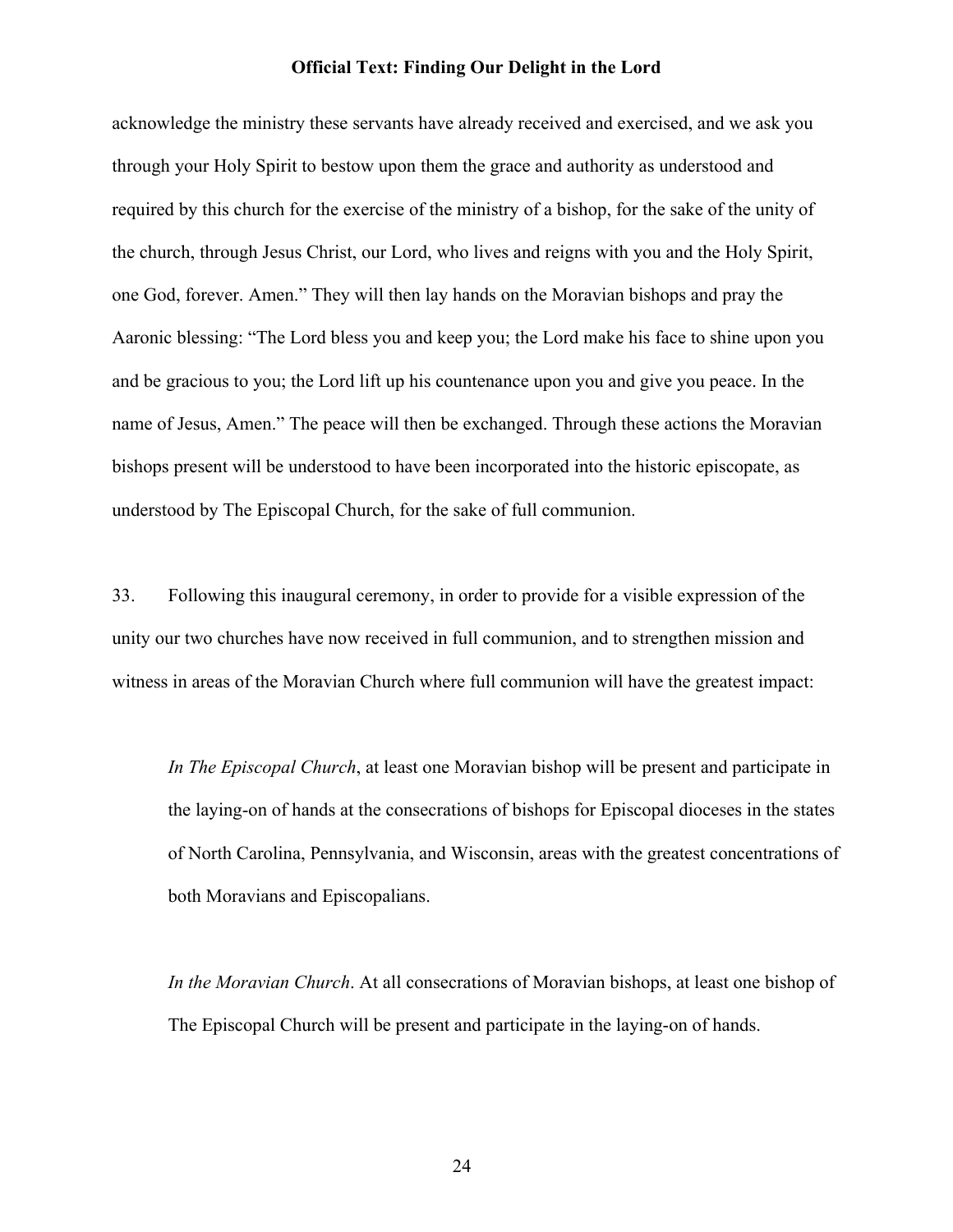Bishops of the ELCA will also be invited as a sign of our mutual full communion relationship.

#### b) *Ministry of Presbyters*: *Actions of The Episcopal Church.*

34. In this present document, our two churches recognize one another as belonging to the one, holy, Catholic, and apostolic church and summarize our convergence on the apostolic faith. This document has summarized significant convergence on the understanding of the office of presbyter. To further empower the full communion that is coming into being by means of this agreement, The Episcopal Church now recognizes and affirms the ministries of presbyters in the Moravian Church as fully interchangeable. In The Episcopal Church, no persons are allowed to exercise the offices of bishop, priest, or deacon unless they have already received such ordination with the laying-on of hands by bishops who are themselves duly qualified to confer Holy Orders.<sup>56</sup> Following the inaugural liturgy of full communion, The Episcopal Church will consider bishops in the Moravian Church as bishops duly qualified to confer Holy Orders. The purpose of this action will be to permit the interchangeability and reciprocity of presbyters between the Moravian Church and The Episcopal Church, without any further ordination or reordination or supplemental ordination whatsoever, and will fulfill the provisions of the Preface to the Ordination Rites of the *Book of Common Prayer* and the *Constitution and Canons of The Episcopal Church*. All current ordained Moravian ministers in good standing as of the date of the full communion celebration will thus be considered clergy ordained by bishops in full communion with The Episcopal Church and thus eligible to minister in The Episcopal Church.

 <sup>56</sup> *BCP*, 510.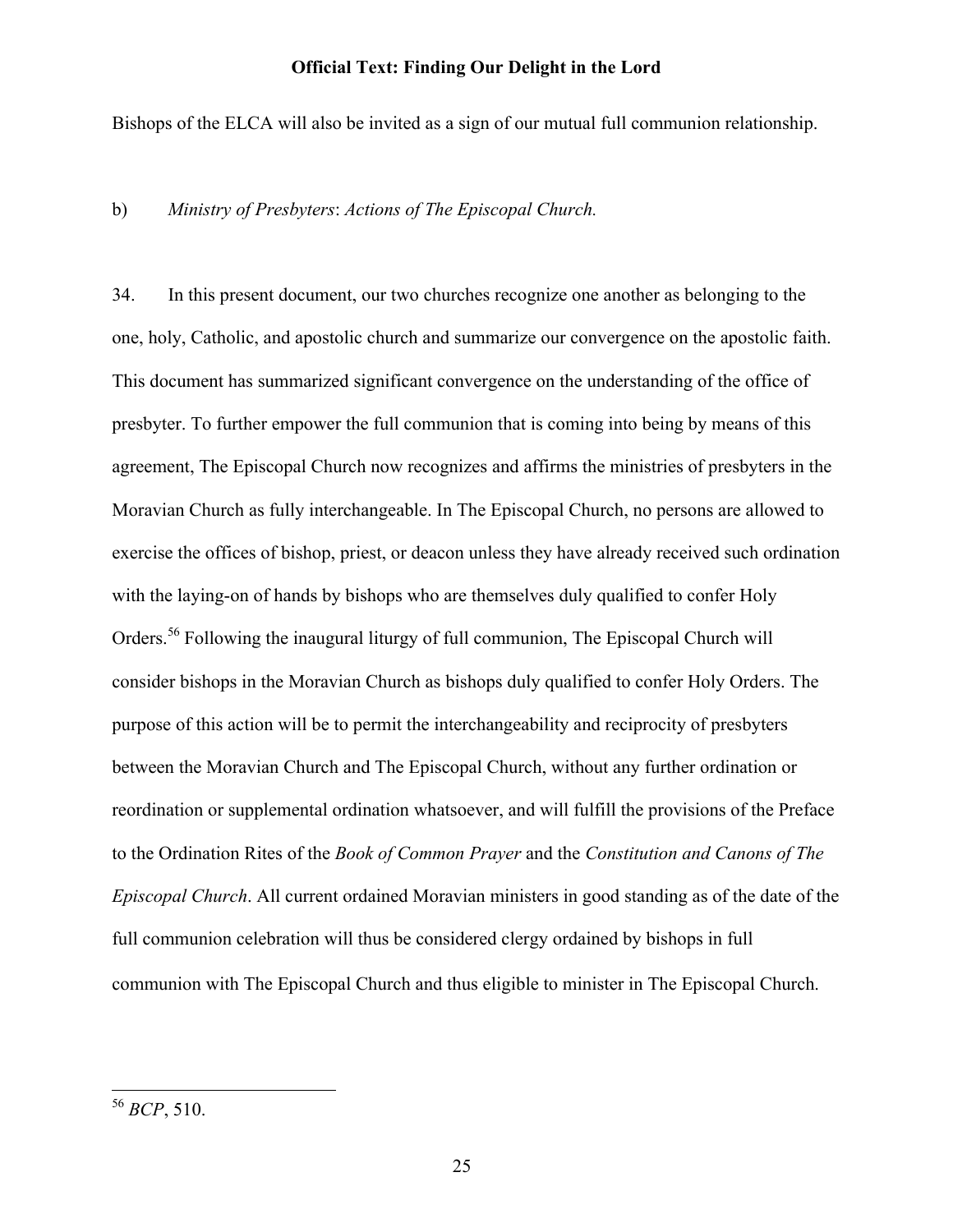c) *Ministry of Presbyters: Actions of the Moravian Church in America*.

35. The Northern Province of Moravian Church and the Southern Province of the Moravian Church recognize the ministry of presbyters of The Episcopal Church as fully interchangeable. In practice, as a matter of its ecumenical ecclesiology, the Moravian Church already recognizes ordaining authorities of other communities as being duly qualified to ordain. Currently all ministers from other denominations who seek to be received into the Moravian Church are received as deacons. In order to allow for interchangeability of ministries, it pledges to request the international Unity Synod to amend ¶685 of the *Church Order of the Unitas Fratrum* and pledges subsequently to amend its own Books of Order to allow for presbyters of The Episcopal Church, should they seek to be received into the Moravian Church to minister permanently, to be received as presbyters following completion of the appropriate procedures.<sup>57</sup> This proposed change will not apply to those seeking occasional service, but only to those who seek to minister permanently in the Moravian Church.

36. *The ministry of deacons*. While acknowledging that there are differences in how our churches have applied the office of deacon, we do not see these differences as church dividing, nor do we intend to diminish the Moravian Church's understanding of the office of deacon as a minister of word and sacrament or The Episcopal Church's understanding of the deacon as ordained to a ministry of word and service. As acknowledged in paragraph 17, there are differences in how each church has chosen to interpret the diaconate. At this time, in the

 $<sup>57</sup>$  The Unity Synod is the governing body of the worldwide Unity of the Brethren. It meets once</sup> every seven years. The Unity Synod approves a Church Order for the Unitas Fratrum. Member provinces may not contradict this church order, thus the Northern and Southern Provinces must wait until the next Unity Synod in 2016 to amend its Books of Order.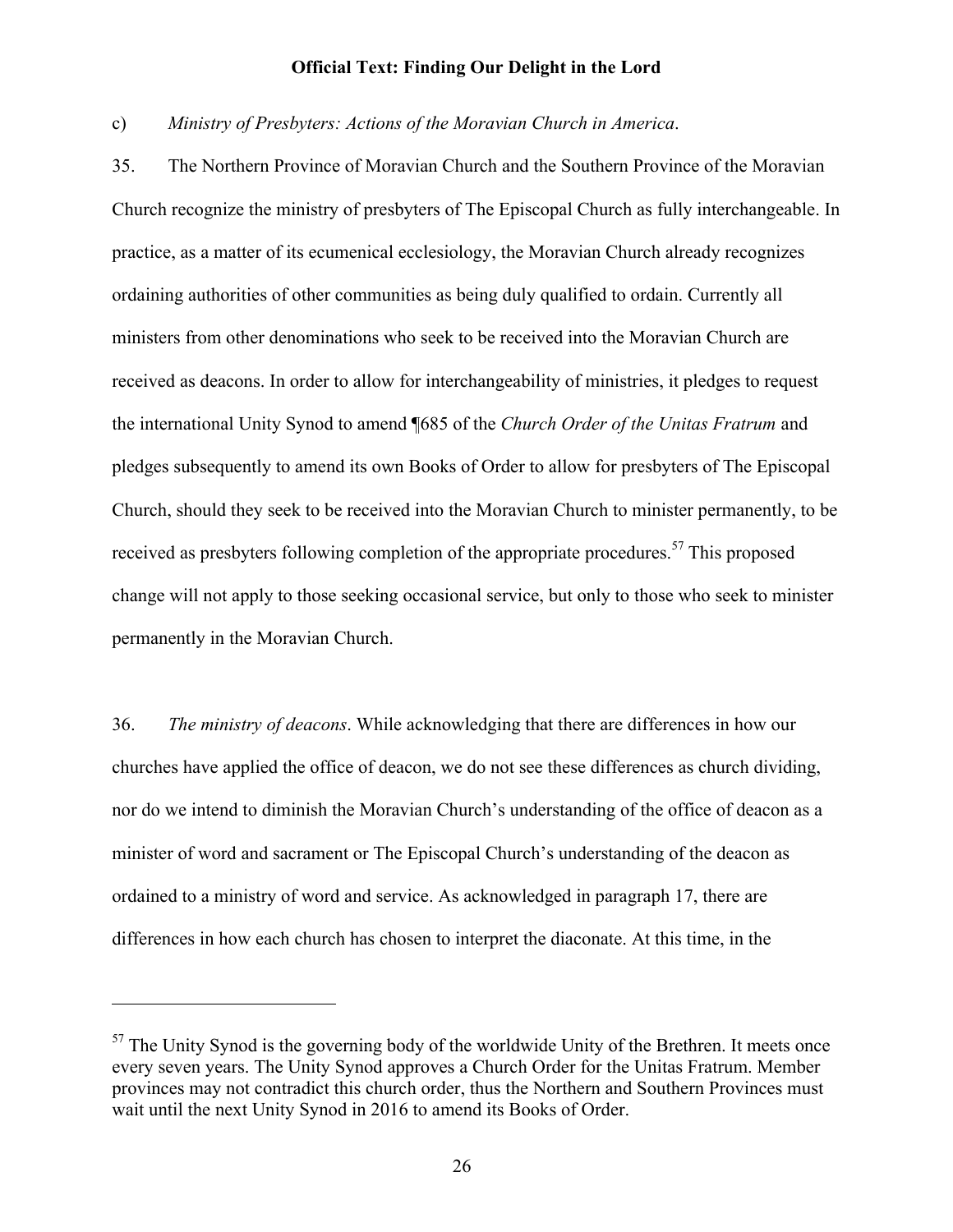Moravian Church, deacons are ordained to a ministry of Word and Sacrament and in process towards consecration as a presbyter. In The Episcopal Church, deacons are ordained to a ministry of Word and Service and are either in formation process towards the presbyterate or are vocational. As we enter into full communion, we are learning from each other's approach to the diaconate, lifting up the Moravian emphasis on formation and the Episcopal emphasis on service. As deacons in both Churches are called for specific ministries in their tradition, and since there are no parallels to the vocational diaconate in the Moravian Church, deacons would not be interchangeable.

## *Interchangeability of Clergy*

37. In this agreement, the two churches declare that each believes the other to hold all the essentials of the Christian faith although this does not require from either church acceptance of all doctrinal formulations of the other. Ordained ministers serving in time-certain or temporary capacities (for example as supply clergy) will be expected to undergo the appropriate procedures of that church always respecting the internal discipline of each church. For The Episcopal Church, such ministers will be expected to teach and act in a manner that is consistent with the doctrine, discipline, and worship of The Episcopal Church.<sup>58</sup> For the Moravian Church in America, such ministers will be expected to promise "obedience to the faith and order of the Moravian Church as formulated under Scripture and the Holy Spirit by our Synods and constituted authorities."<sup>59</sup> Ordained ministers from either church seeking long-term ministry with

<sup>58</sup> *CCM*, ¶22.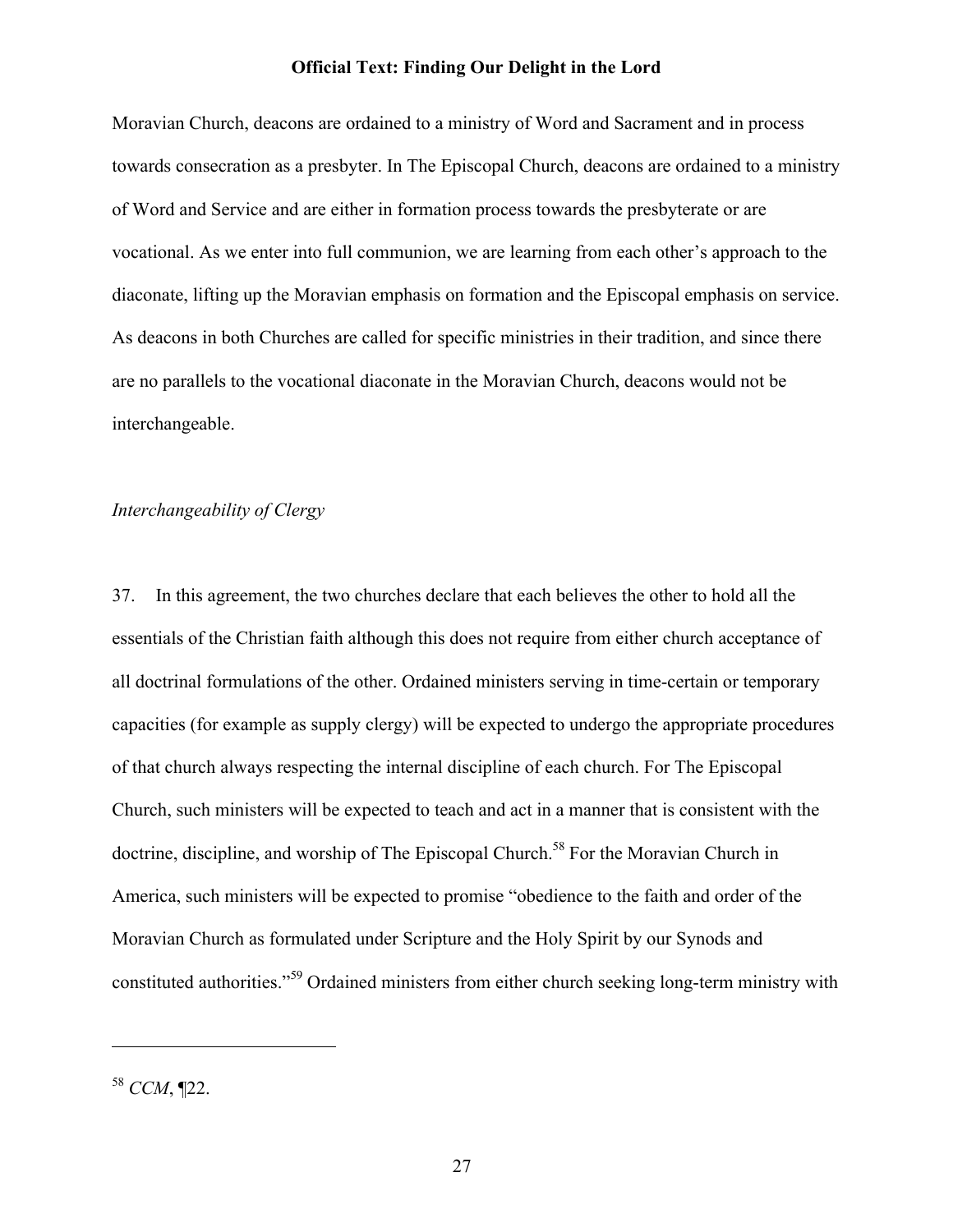primary responsibility in the other will be expected to apply for clergy transfer and to agree to the installation vow or declaration of conformity in the church to which she or he is applying to minister permanently.

#### *Joint Commission*

38. To assist in joint planning for mission, both churches authorize the establishment of a joint commission, fully accountable to the decision-making bodies of the two churches. Its purpose will be consultative, to facilitate mutual support and advice as well as common decision making through appropriate channels in fundamental matters that the churches may face together in the future. The joint commission will work with the appropriate boards, committees, commissions, and staff of the two churches concerning such ecumenical, doctrinal, pastoral, and liturgical matters as may arise, always subject to approval by the appropriate decision-making bodies of the two churches.

#### *Wider Context*

39. Both churches agree that the historic episcopate can be locally adapted and reformed in the service of the gospel. In this spirit they offer this Agreement and growth toward full communion for serious consideration among the other churches of the Reformed tradition and to the greater church. In addition, both the Moravian Church in America and The Episcopal Church are members of global communions, and they offer the fruits of this dialogue to other conversations

<sup>&</sup>lt;sup>59</sup> Ordination of a Deacon, Supplemental Liturgies, S-5. A similar promise is part of the rites of Consecration of Presbyters.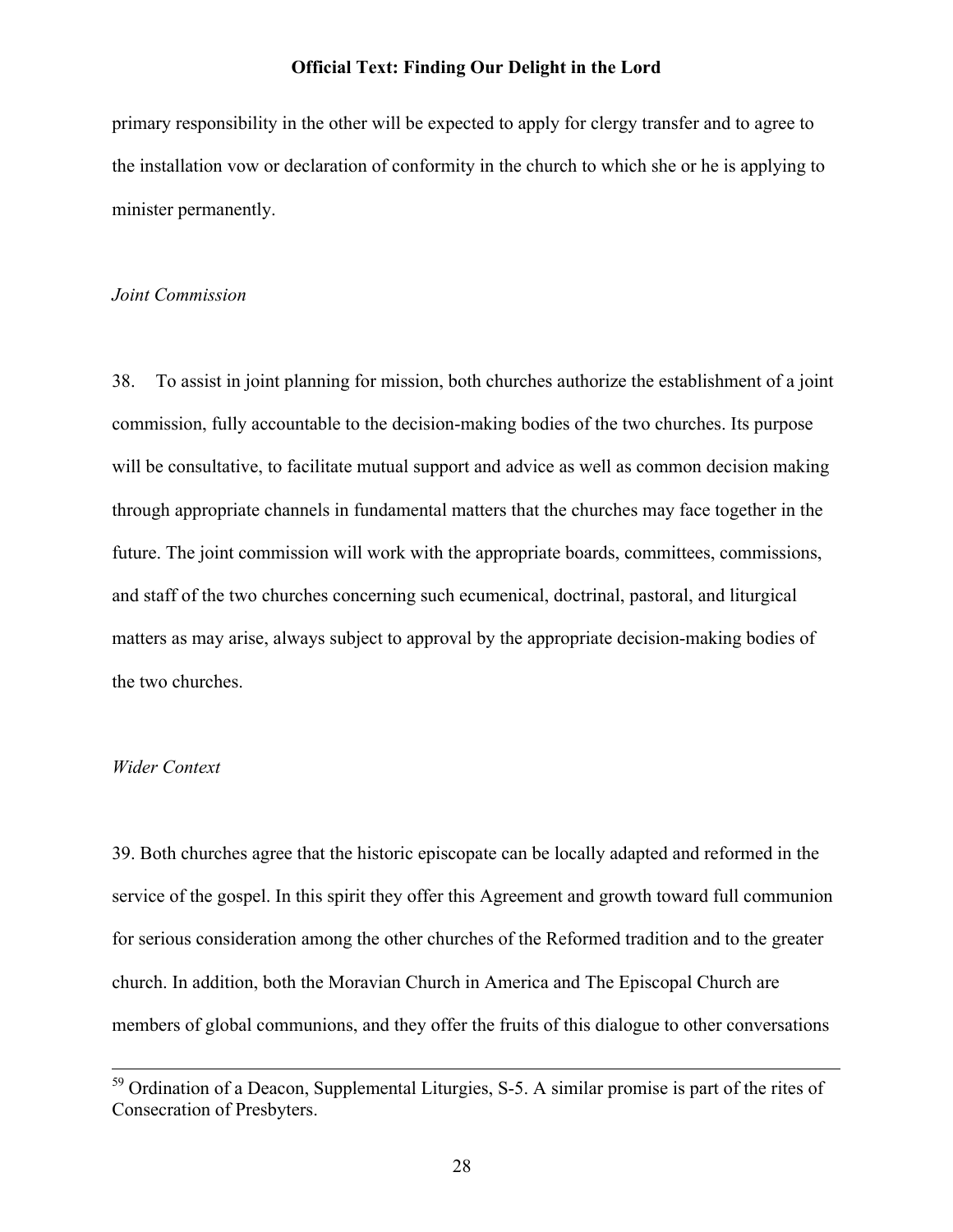between Anglicans and Moravians worldwide, particularly to the Anglican Church of Canada and to the Canadian District of the Moravian Church in America,  $60$  and to other Moravian provinces where there are judicatories or provinces of The Episcopal Church, with the hope that they too will be able to subscribe to this full communion agreement. Each church promises to issue no official commentary on this text that has not been accepted by the joint commission as a legitimate interpretation thereof.

#### *Existing Relationships*

 $\overline{a}$ 

40. Each church agrees that the other church will continue to live in communion with all the churches with which the latter is now in communion. We are especially grateful that both our churches are already in full communion with the Evangelical Lutheran Church in America. This agreement will mark the first time three different churches have entered into full communion with one another based on separate full communion documents. We welcome this as the occasion in which the church of the First (Hussite) Reformation and churches which arose from the second Reformation have reconciled themselves on the path towards the visible unity of the church. In addition, The Episcopal Church continues to be in communion with Provinces of the Anglican Communion, with the Old Catholic Churches of Europe, with the united churches of the Indian subcontinent, with the Mar Thoma Church, and with the Philippine Independent

 $60$  There are Moravian congregations in Canada which are structurally part of the Moravian Church in America–Northern Province. Thus passage of this Agreement would be effective for those congregations which are part of the Northern Province. Honduras, Alaska and the Eastern West Indies are separate provinces of the Unitas Fratrum while the dioceses of Alaska and the Virgin Islands are structurally part of The Episcopal Church.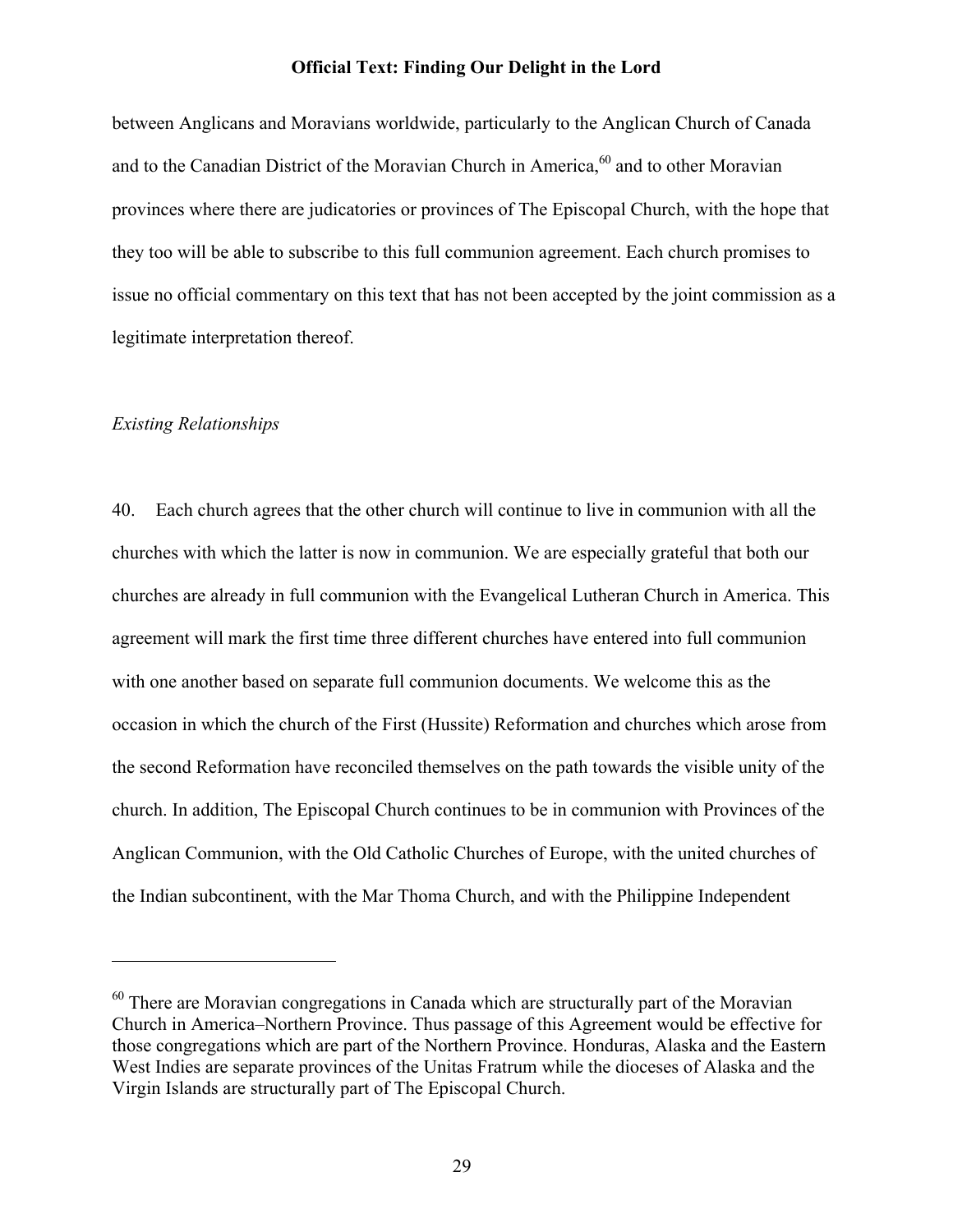Church. The Moravian Church in America, Northern and Southern Provinces, continues to be a constituent member of the Unitas Fratrum. This agreement does not imply or inaugurate any automatic communion between the Moravian Church in America and those churches with whom The Episcopal Church is in full communion, including other provinces of the Anglican Communion, nor does this agreement imply or inaugurate any automatic full communion between The Episcopal Church and any other provinces of the Unitas Fratrum but does not preclude provinces of the Unitas Fratrum which overlap Episcopal dioceses from adopting this agreement.

#### *Other Dialogues*

41. Both churches agree that each will continue to engage in dialogue with other churches and traditions. Both of our churches are in dialogue with churches of the Reformed tradition, and we offer this Agreement in the spirit of fellowship to those dialogues. Both churches agree to take each other and this agreement into account at every stage in their dialogues with other churches and traditions. Where appropriate, both churches will seek to engage in joint dialogues. On the basis of this Agreement, both churches pledge that they will not enter into formal agreements with other churches and traditions without prior consultation with each other. At the same time both churches pledge that they will not impede the development of relationships and agreements with other churches and traditions with whom they have been in dialogue. Both of our churches have regularly consulted with our common full communion partner, the Evangelical Lutheran Church in America.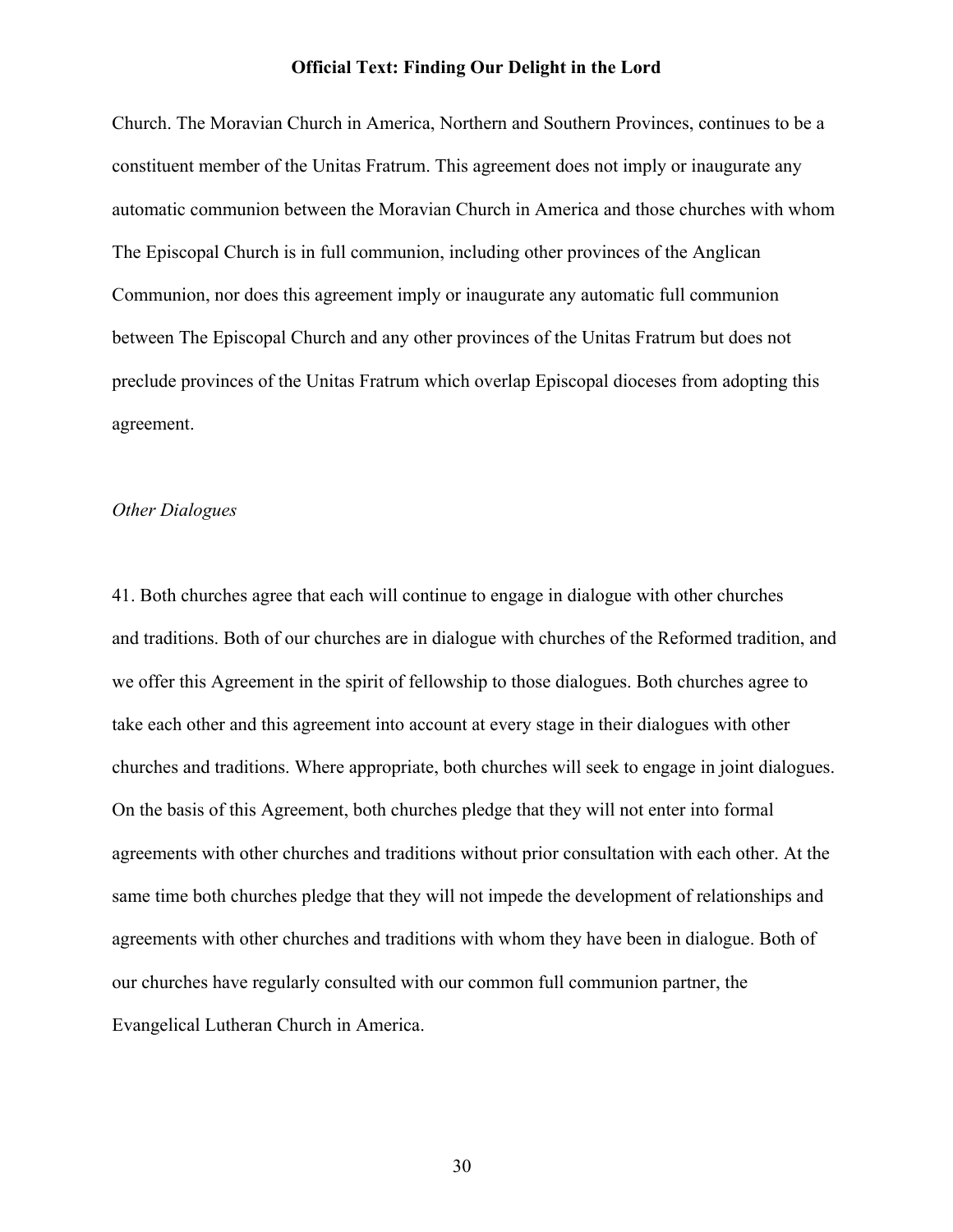## *Conclusion*

42. We receive with thanksgiving the gift of unity which is already given in Christ.<sup>61</sup> In the

words of the Moravian hymn, we give thanks:

What brought us together, what joined our hearts? The pardon which Jesus, our High Priest, imparts; 'tis this which cements the disciples of Christ, who are into one by the Spirit baptized.

Is this our high calling, harmonious to dwell, and thus in sweet concert Christ's praises to tell, in peace and blessed union our moments to spend and live in communion with Jesus our Friend?

O Yes, having found in the Lord our delight he is our chief object by day and by night; this knits us together, no longer we roam; we all have one Father, and heav'n is our home.<sup>62</sup>

43. Repeatedly Christians have echoed the scriptural confession that the unity of the church is both Christ's own work and his call to us. It is therefore our task as well as his gift. We must "make every effort to maintain the unity of the Spirit in the bond of peace" (Ephesians 4:3). We pray that we may rely upon, and willingly receive from one another, the gifts Christ gives through his Spirit "for building up the body of Christ" in love (Ephesians 4:16).

44. We do not know to what new, recovered, or continuing tasks of mission this agreement will lead our churches, but we give thanks to God for leading us to this point. We entrust ourselves to

 <sup>61</sup> See *COUF*, ¶ 6.

<sup>62</sup> *MBW*, 675. Text by Ludolph Ernst Schlicht (1744), tune *Confession*. Alt. tune 1982 Hymnal *Lyons*, e.g., Hymn 636.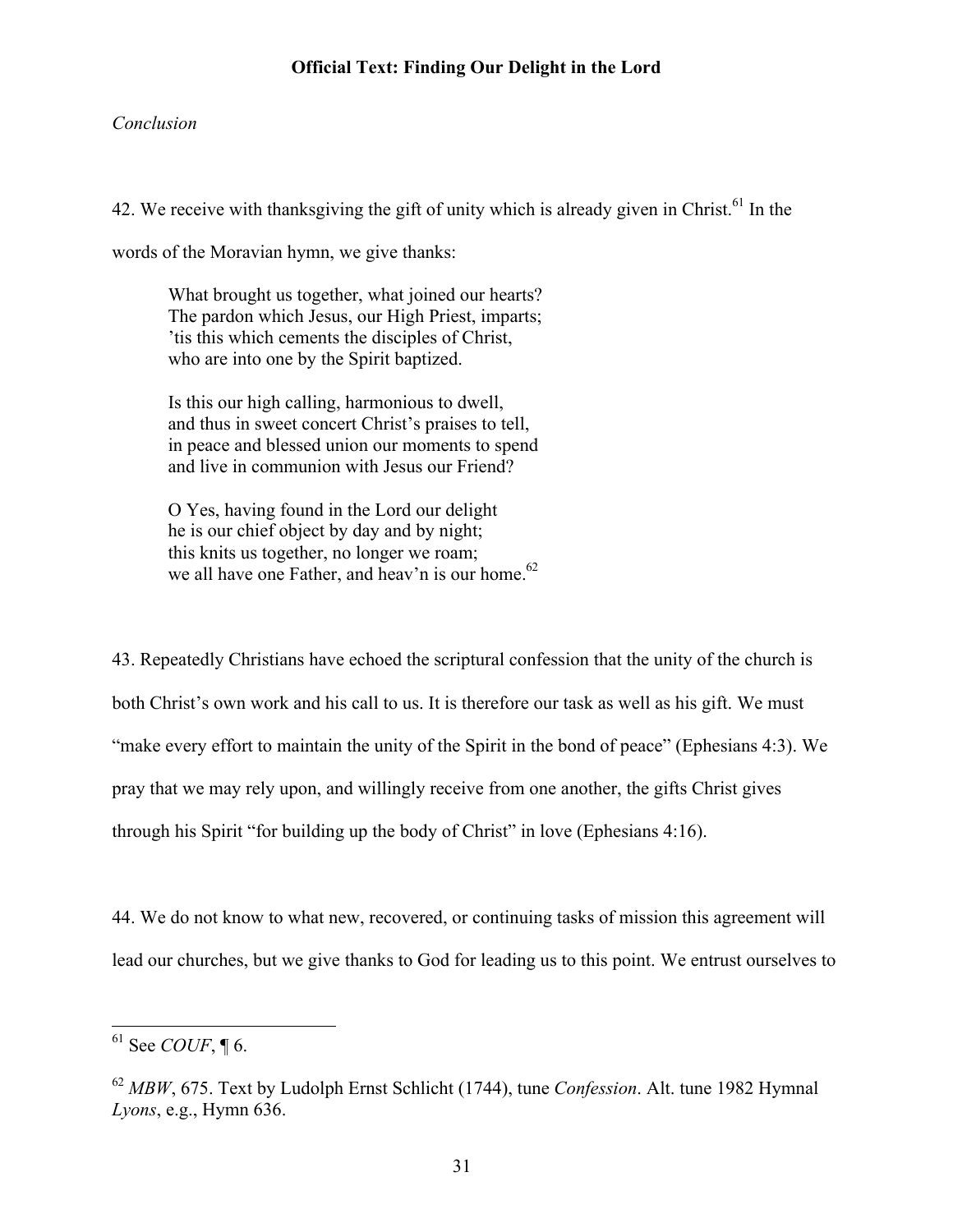that leading in the future, confident that our full communion will be a witness to the gift and goal already present in Christ, "so that God may be all in all" (1 Corinthians 15:28). Entering full communion and thus removing limitations through mutual recognition of faith, sacraments, and ministries will bring new opportunities and levels of shared evangelism, witness, and service. It is the gift of Christ that we are sent as he has been sent (John 17:17–26), that our unity will be received and perceived as we participate together in the mission of the Son in obedience to the Father through the power and presence of the Holy Spirit.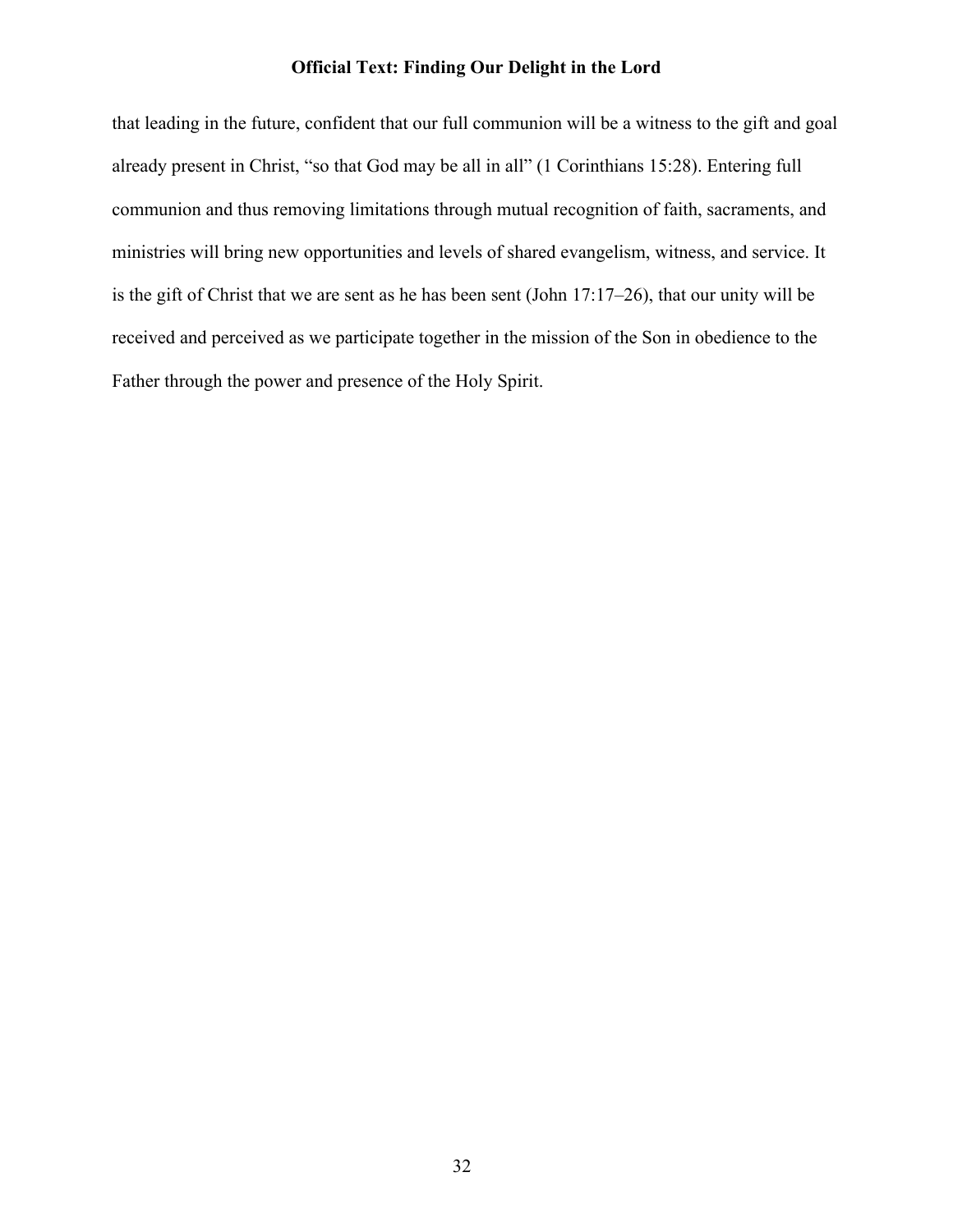# **Appendices**

# **The Meaning Of Full Communion For Moravians**

*As adopted in the Fifth Partial and Final Report of the Mission with Our Ecumenical Partners Mission Team of the 2006 Synod of the Moravian Church–Northern Province, June 19, 2006.*

## **Why We Pursue Full Communion**

In pursuing full communion with another church, Moravians are remaining faithful to Christ's will for his church and to our Moravian heritage:

- On the night before he died, our Lord Jesus prayed "...that they may all be one. As you, Father, are in me, and I am in you, may they also be in us, so that the world may believe that you have sent me." (John 17: 21 NRSV);
- "We believe in and confess the unity of the Church, given in the one Lord Jesus Christ as God and Savior. He died that he might unite the scattered children of God. As the living Lord and Shepherd, he is leading his flock toward such unity.… It is the Lord's will that Christendom should give evidence of and seek unity in Him with zeal and love."<sup>63</sup> "The Unitas Fratrum is committed to the unity of the children of God as a reality created by God in Jesus Christ<sup>"64</sup>

When we can remove any perceived barriers between ourselves and another church, we live out our affirmations about Christ's Church.

## **How We Pursue Full Communion**

When we mutually affirm a relationship of full communion with another church:

- We recognize and value the gifts present in each other as part of the Body of Christ, and we will be mutually enriched by sharing those gifts with each other.
- We will cooperate in common ministries of evangelism, witness, and service.
- We mutually recognize and respect each other as part of the one holy catholic and apostolic Church, which affirms its faith through the Apostles' Creed and the Nicene Creed.
- We mutually recognize each other's practice of the two sacraments ordained by Christ himself—Baptism and the Lord's Supper—thus allowing for joint worship, including the celebration of the Holy Communion, and for the transfer of membership between churches as within each church.
- We recognize the validity of the ministerial orders of the other church, allowing for the orderly interchange of ordained ministers subject to the regulations of church order and practice of each church.
- We commit ourselves to work toward removing all barriers between ourselves and those with whom we are in full communion. We acknowledge that current differences in structure, doctrine, liturgy, and positions on social and ethical issues may require each church to speak for itself at times. At the same time, being in full communion, we shall be open to the encouragement and admonition of the other church for the sake of the Gospel.

 <sup>63</sup> *Church Order of the Unitas Fratrum*, "The Ground of the Unity," §6.

<sup>&</sup>lt;sup>64</sup> Church Order of the Unitas Fratrum, "The Witness of the Unitas Fratrum," §150.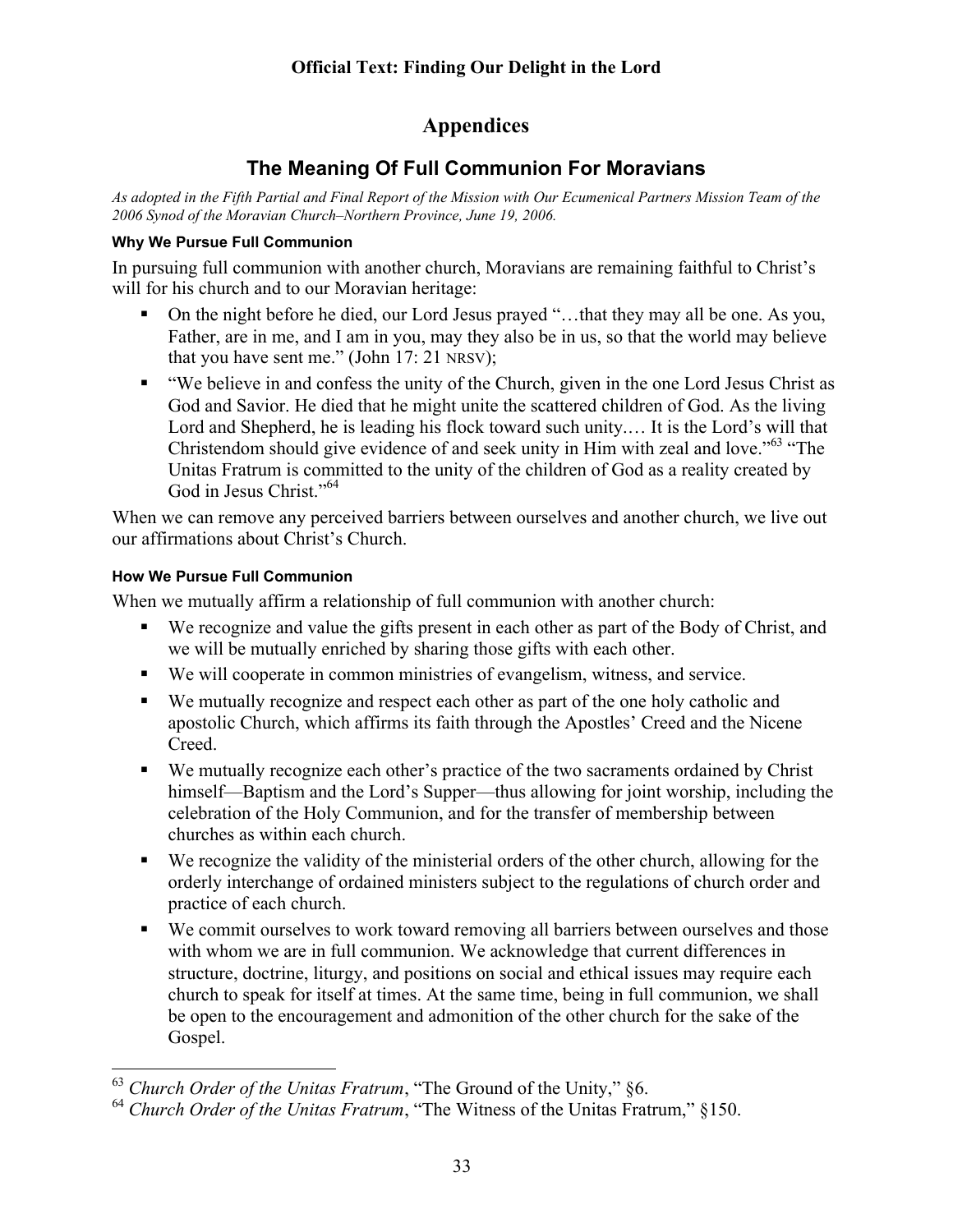# **The Meaning of Full Communion for Moravians**

*Report A from the Christian Unity and Ecumenical Witness Ministry Group to the 2002 Synod of the Moravian Church–Southern Province.*

- 1. In pursuing full communion with another church, Moravians are remaining faithful to Christ's will for his church and to our Moravian heritage:
	- a. On the night before he died, our Lord Jesus prayed in his "High Priestly Prayer," that "they all may be one; as thou, Father, art in me, and I in thee…that the world may believe that thou hast sent me." (John 17:21)
	- b. In *The Ground of the Unity*, Section 6, "We believe in and confess the unity of the Church, given in the one Lord Jesus Christ as God and Savior. He died that He might unite the scattered children of God…. It is the Lord's will that Christendom should give evidence of and seek unity in Him with zeal and love." And in Section 150 of the *Church Order of the Unitas Fratrum*, "The Unitas Fratrum is committed to the unity of the children of God as a reality created by God in Jesus Christ."
	- c. When we can remove any perceived barriers between ourselves and another church, we live out our affirmations about Christ's Church.
- 2. When we mutually affirm a relationship of full communion with another church:
	- a. We mutually recognize and respect each other as part of the one holy, catholic and apostolic church, which affirms its faith through the Apostles' and Nicene Creeds of the church.
	- b. We mutually recognize each other's practice of the dominical sacraments, thus allowing for joint worship, eucharistic fellowship, and exchangeability of members.
	- c. We recognize the validity of the ministerial orders of the other church, allowing for the orderly exchange of ordained ministers subject to the regulations of church order and practice of each church.
	- d. We acknowledge our differences, recognizing the autonomy of each church regarding structure, doctrine, liturgy, and positions on social and ethical issues. At the same time, being in full communion, we shall be open to the encouragement and admonition of the other church for the sake of the Gospel.
	- e. We recognize and value the distinctive gifts present in each historic but separated part of the Body of Christ, thus believing we have contributions, which we can make to each other.
	- f. We will cooperate in common Christian mission through full communion in faith, life, and witness.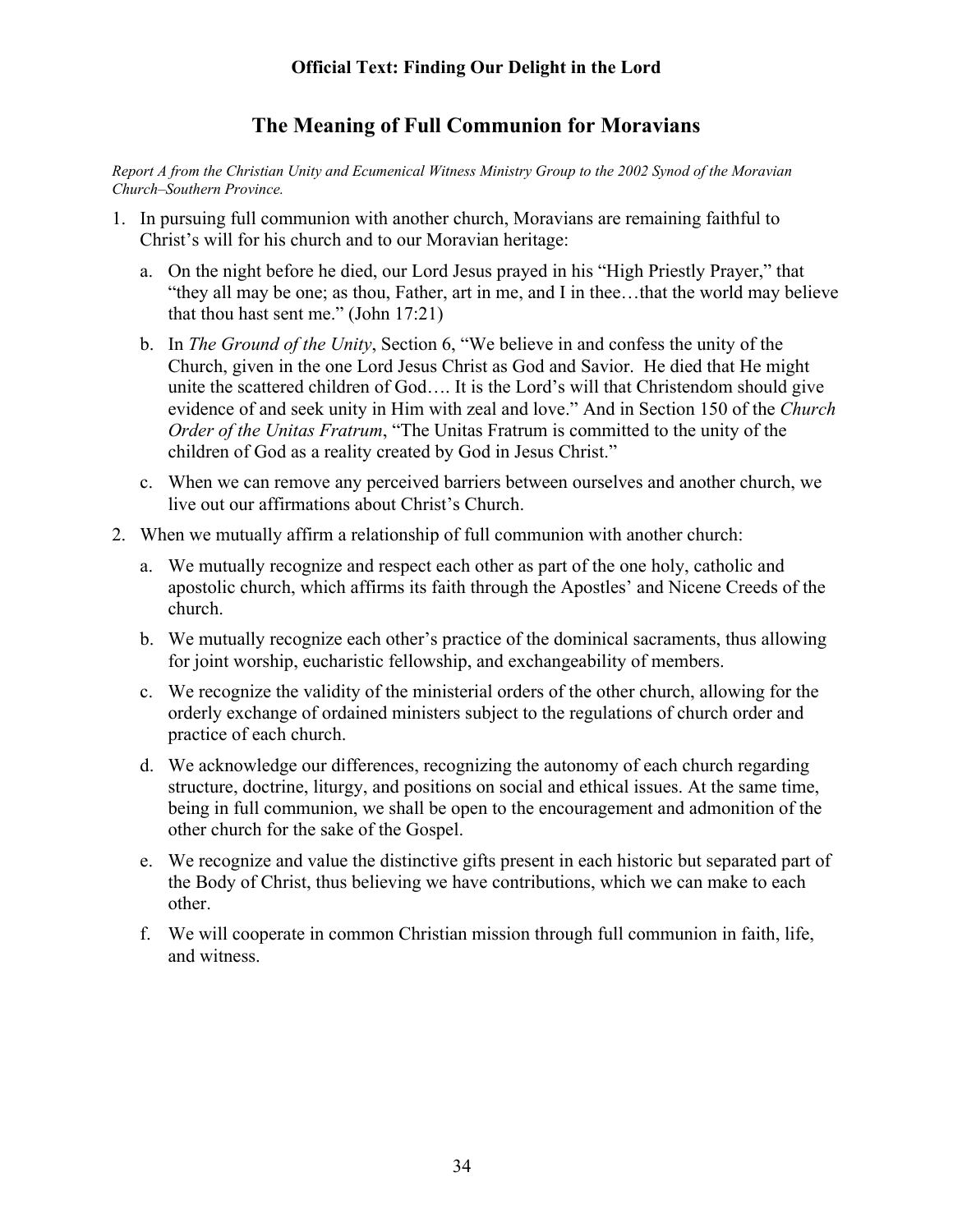## **Resolution Establishing Interim Eucharistic Sharing**

Approved by the 2003 General Convention of The Episcopal Church

*Resolved*, the House of Deputies and the Synods of the Moravian Church in America (Northern and Southern Provinces) concurring, that the  $74<sup>th</sup>$  General Convention meeting in Minneapolis, MN, July 30–August 8, 2003, authorize continuing dialogue with the Moravian Church in America (Northern and Southern Provinces) which may lead to a future proposal of Full Communion including interchangeability of clergy for ministry of Word and Sacrament. And be it further

*Resolved*, the House of Deputies and the synods of the Moravian Church in America (Northern and Southern Provinces) concurring, that the  $74<sup>th</sup>$  General Convention of The Episcopal Church, meeting in Minneapolis, MN, July 30–August 8, 2003, establishes Interim Eucharistic Sharing between The Episcopal Church and the Moravian Church under the following guidelines:

1. Moravian Provincial Elders' Conferences and Episcopal diocesan authorities are hereby encouraged to authorize joint celebrations of the Eucharist.

2. An authorized liturgy of the host church must be used, with ordained ministers of both churches standing at the Communion Table for the Great Thanksgiving. 3. The Preacher may be from either church.

#### **Explanation:**

1. We welcome and rejoice in the substantial progress of the dialogue between The Episcopal Church and the Moravian Church in America (Northern and Southern Provinces), authorized in 1997 and meeting 1999–2002, and of the progress of the initial North Carolina Moravian-Episcopal dialogue, which met from 1994–1997. Similar progress has been made in other Moravian-Anglican dialogues, including the dialogue between the Moravian Church in Great Britain and Ireland and the Church of England that resulted in the Fetter Lane Declaration of May 19, 1995. We share the hope of the *Fetter Lane Declaration*: "We look forward to the day when full communion in faith and life for the sake of our common mission is recognized by our churches."

2. We acknowledge with thanksgiving the dialogue between the Moravian Church in America and the Evangelical Lutheran Church in America which resulted in a full communion agreement in 1999 on the basis of the document *Following Our Shepherd to Full Communion.*

3. We recognize in one another the faith of the one, holy, catholic, apostolic, and undivided church as it is witnessed in the Moravian Church in America in the *Moravian Book of Worship*, the *Ground of the Unity*, the *Moravian Covenant for Christian Living*, and the *Books of Order* of the Northern and Southern Provinces and the *Book of Common Prayer* and the *Constitution and Canons* of The Episcopal Church.

In addition we concur with the points of agreement in the *Fetter Lane Common Statement*:

"a We accept the authority of and read the Scriptures of the Old and New Testaments. Each church provides a lectionary, and in the course of the Church's year appropriate Scriptures are read to mark the festivals and seasons.

"b We accept the Niceno-Constantinopolitan and Apostles' Creeds and confess the basic trinitarian and christological dogmas to which these creeds testify. That is, we believe Jesus of Nazareth is true God and true Man, and that God is one God in three persons, Father, Son, and Holy Spirit.<sup>17</sup>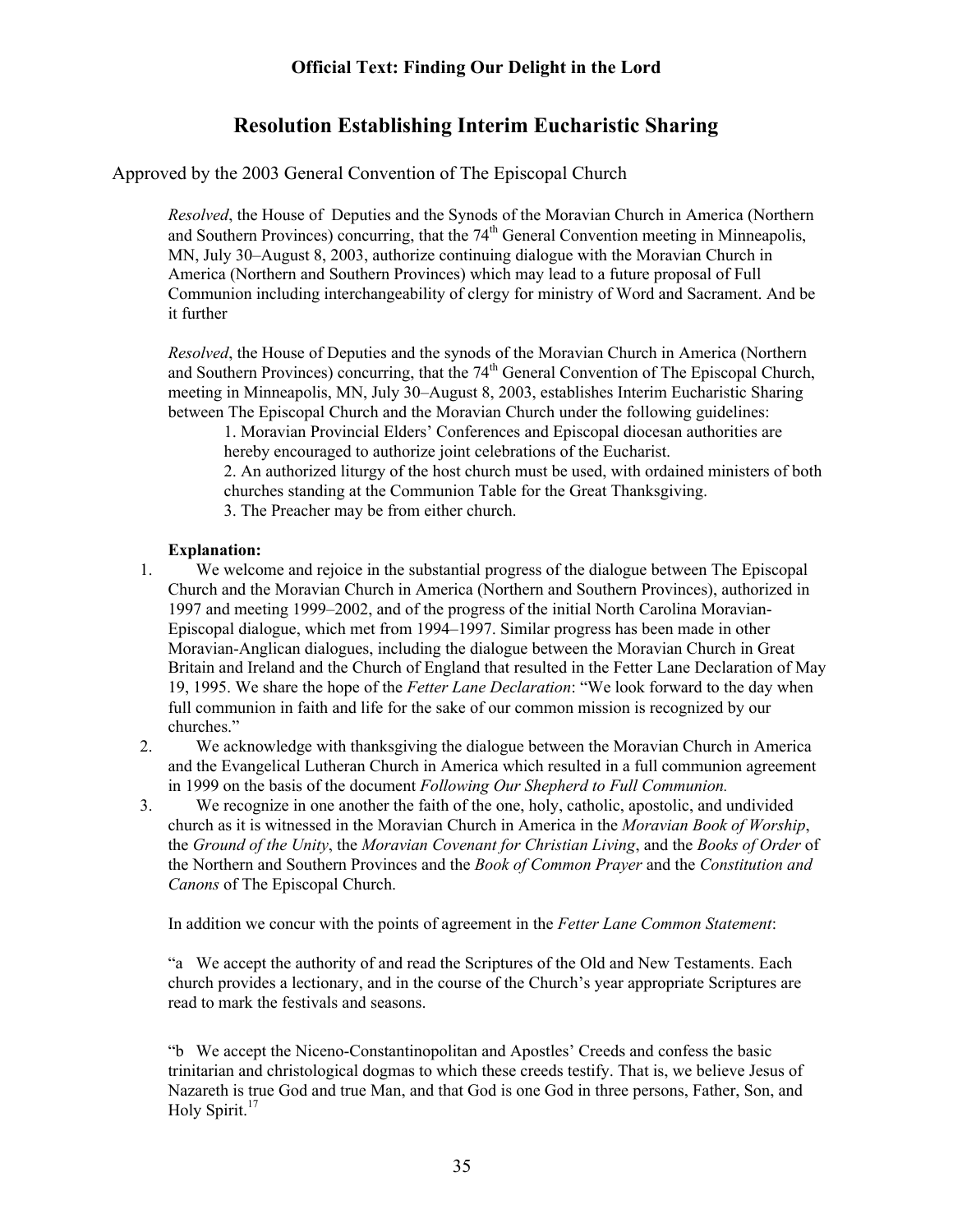"c We celebrate the apostolic faith in worship, and centrally in liturgical worship, which is both a celebration of salvation through Christ and a significant factor in forming the *consensus fidelium* (the common mind of the faithful). We rejoice at the extent of 'our common tradition of spirituality, liturgy, and sacramental life,' which has given us similar forms of worship, common texts, hymns, canticles, and prayers. We are influenced by a common liturgical renewal. We also rejoice at the variety of expressions shown in different cultural settings.<sup>18</sup>

"d Baptism is both God's gift and our human response to that gift in repentance and faith.<sup>19</sup> It is a sign of God's gracious activity in the life of the person baptized. Baptism with water in the name of the Triune God is the sacrament of union with the death and resurrection of Jesus Christ, initiating the one baptized into the One, Holy, Catholic and Apostolic Church. Baptism is related not only to a momentary experience, but to life-long growth into Christ.<sup>20</sup> Both our churches offer baptism to adults and infants and regard it as unrepeatable. Since we practise and value infant baptism, we also take seriously our catechetical task for the nurture of baptized children to mature commitment to Christ.<sup>21</sup> The life of the Christian is necessarily one of continuing struggle yet also of continuing experience of grace.<sup>22</sup> In both our traditions infant baptism is followed by a rite of confirmation, which includes invocation of the Triune God, renewal of the baptismal profession of faith and a prayer that through renewal of the grace of baptism the candidate may be strengthened now and for ever. $^{23}$ 

"e We believe that the celebration of the Eucharist (or the Lord's Supper or Holy Communion) is the feast of the new covenant instituted by Jesus Christ in which we set forth his life, death, and resurrection and look for his coming in glory. In the Eucharist the risen Christ gives his body and blood under the visible signs of bread and wine to the Christian community. 'In the action of the Eucharist Christ is truly present to share his risen life with us and unite us with himself in his selfoffering to the Father, the one full, perfect, and sufficient sacrifice which he alone can offer and has offered once for all.<sup>24</sup> In the Eucharist, through the power of the Holy Spirit, the Church experiences the love of God and the forgiveness of sins in Jesus Christ and proclaims his death and resurrection until he comes and brings his Kingdom to completion.<sup>25</sup>

"f We believe and proclaim the gospel, that in his great love God, through Christ, redeems the world. We 'share a common understanding of God's justifying grace, i.e. that we are accounted righteous and are made righteous before God only by grace through faith because of the merits of our Lord and Saviour Jesus Christ, and not on account of our works or merits…Both our traditions affirm that justification leads to "good works"; authentic faith issues in love'.<sup>26</sup>

"g We share a common hope in the final consummation of the Kingdom of God, and believe that in this eschatological perspective we are called to work now for the furtherance of justice and peace. Our life in the world and in the Church is governed by the obligations of the Kingdom. 'The Christian faith is that God has made peace through Jesus "by the blood of his cross" (Col. 1.20), so establishing the one valid centre for the unity of the whole human family.<sup>27</sup>

"h We believe that the Church is constituted and sustained by the Triune God through God's saving action in word and sacraments, and is not the creation of individual believers. We believe that the Church is sent into the world as sign, instrument and foretaste of the Kingdom of God. But we also recognize that the Church, being at the same time a human organization, stands in constant need of reform and renewal.<sup>28</sup>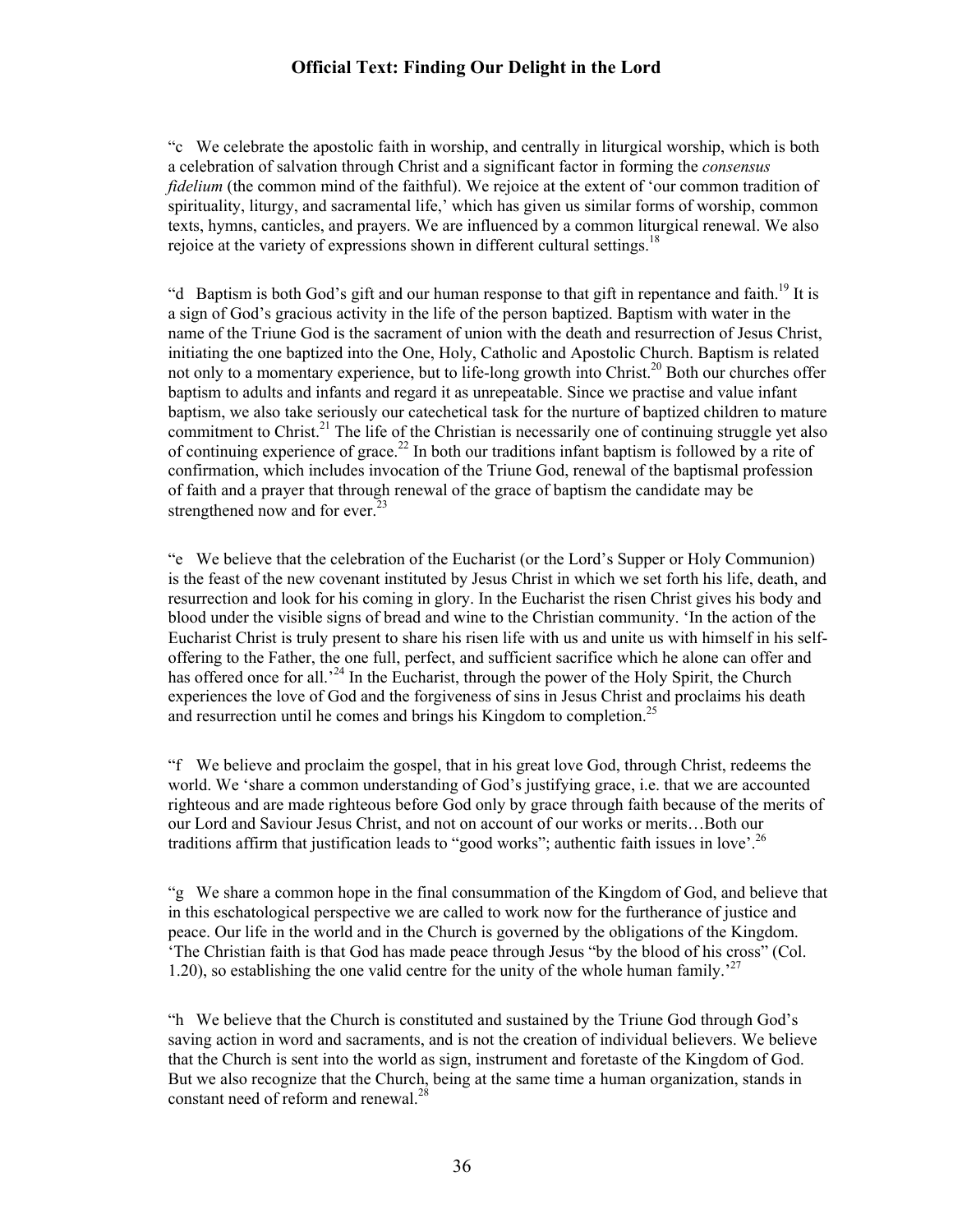"i We believe that all members of the Church are called to participate in its apostolic mission. There are therefore various gifts of the Holy Spirit for the building up of the community and the fulfilment of its calling.<sup>29</sup> Within the community of the Church the ordained ministry exists to serve the ministry of the whole people of God. We hold the ordained ministry of word and sacrament to be a gift of God to his Church and therefore an office of divine instutition.<sup>30</sup>

"Both our churches have a threefold ministry of bishop, presbyter, and deacon and believe it to serve as an expression of the unity we seek and also a means of achieving it.<sup>31</sup> Within this threefold ministry the bishop signifies and focuses the continuity and unity of the whole Church. Apostolic continuity and unity in both our churches is expressed in the consecration and ordination of bishops in succession. The ordination of other ministers in both our churches is always by a bishop, with the assent of the community of the Church.<sup>32</sup> Integrally linked with the episcopal ordination is our common tradition that the bishop has a special pastoral care for the clergy as for the whole church.

"j A ministry of oversight (*episcope*) is a gift of God to the Church. In both our Churches it is exercised in personal, collegial and communal ways. It is necessary in order to witness and safeguard the unity and apostolicity of the Church.<sup>33</sup> In both our traditions in the course of history the exact structure and distribution of oversight functions have varied."

The extract from The Fetter Lane Common Statement is copyright © Peter Coleman and Geoffrey Birtill.

We find this agreement sufficient to hereby establish a relationship of interim eucharistic sharing.

- 4. We encourage development of common life throughout the Moravian and Episcopal Churches by such means as the following:
	- a. Mutual prayer and mutual support, including covenants and agreements at all levels;
	- b. Common study of the Holy Scriptures, the histories and theological traditions of each church, and the material prepared by the dialogue;
	- c. Joint programs of worship, religious education, theological discussion, mission, evangelism, and social action;
	- d. Joint use of facilities.
- 5. This resolution and experience of Interim Eucharistic Sharing will be communicated at regular intervals to the other Moravian provinces, to other churches of the Anglican Communion throughout the world, to other churches with whom this Church is in full communion, as well as to the ecumenical dialogues in which Moravians and Anglicans are engaged, in order that consultation may be fostered, similar experiences encouraged elsewhere, and already existing relationships of full communion strengthened.

## 17 Cf. *Anglican Lutheran International Conversations: the Report of the Conversations 1970–1972, authorized by the Lambeth Conference and the Lutheran World Federation* (London, 1973) (*Pullach)*, paras. 23–25.

18 Cf. *Helsinki*, para. 31; *Baptism, Eucharist and Ministry* (WCC Faith and Order Paper No. 111, 1982) (*BEM*), *Baptism*, paras 17–23, *Eucharist* paras 27–33, *Ministry*, paras 41–44. 19 Cf. *BEM*, *Baptism*, para. 8.

20 Cf. *BEM*, *Baptism*, para. 9.